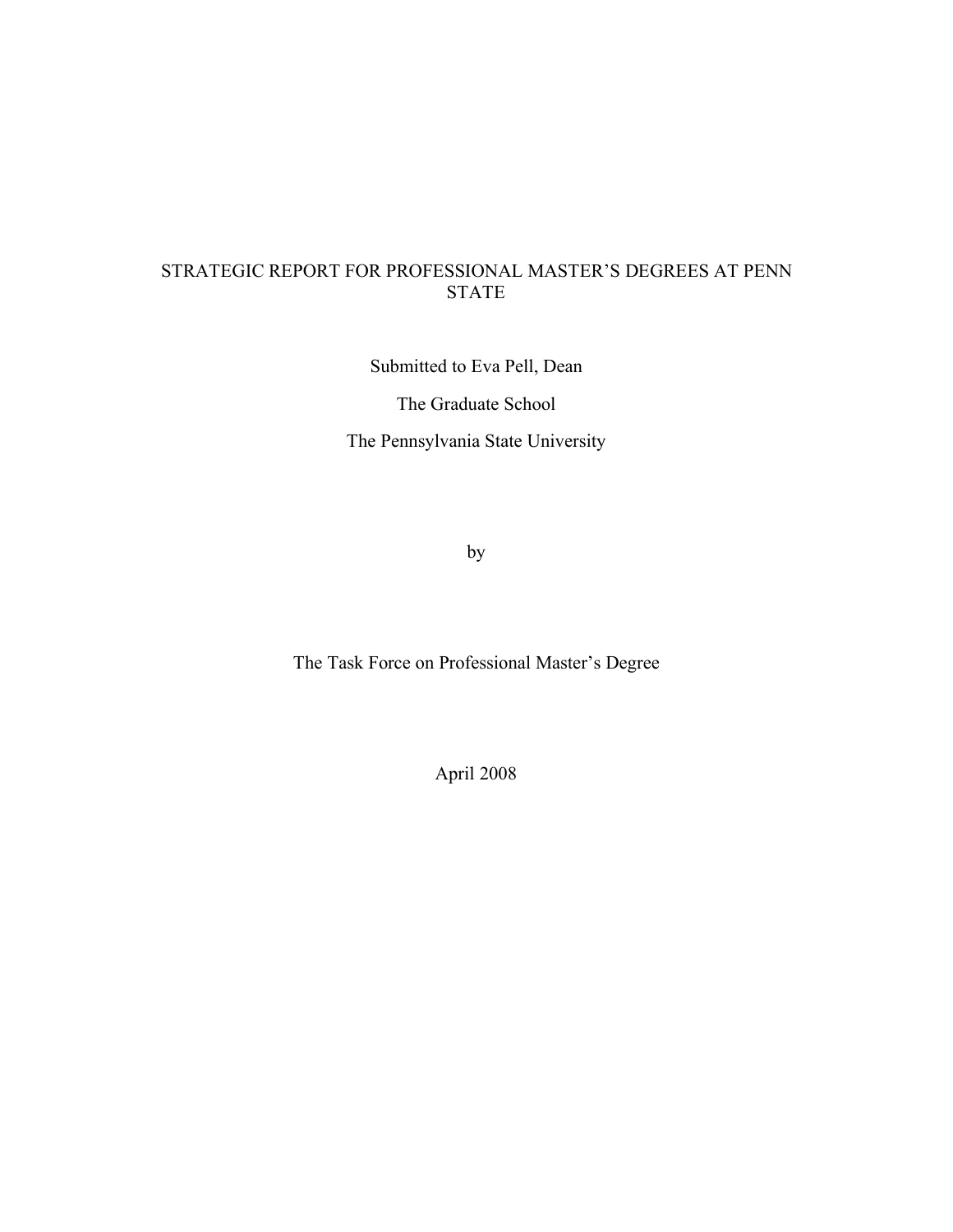#### Preface

Dean Eva Pell empanelled the task force to review the state of professional master's degree programs in the United States and at the Pennsylvania State University. In doing so, she asked the task force to take into account the different markets that might influence the content, delivery mechanisms, and models of professional degrees at different Penn State campuses, and in particular Great Valley, Harrisburg and University Park. The task force was asked also to consider different financial models. This consideration assumed that most students accepted to professional master's degree programs are self-funded through various means.

For the sake of this report, the terms "professional" and "applied" master's degrees are treated synonymously and distinct from "traditional" master's degrees. The latter degrees are preparatory for doctoral study, including the M.A. and M.S., whereas the former are practice-focused and preparatory for nonacademic employment. They typically are considered terminal degrees. Longstanding examples of professional master's degrees include MBA, MFA, MSW, M.Ed., and MEng. In 2006, Penn State adopted the degree title of Master's of Professional Studies (MPS) to designate degree programs leading to nonacademic employment where a longstanding degree title does not exist, providing explicit recognition of the growth potential for professional master's programs.

Professional master's degrees often are required for entry-level employment where employees must possess a high-level understanding of disciplinary or interdisciplinary knowledge. Consequently, professional master's programs, more so than traditional master's programs, intersect the integration between knowledge creation and knowledge application. They also frequently involve industry and regional representatives on advisory boards to shape curricula and provide networks for graduates, as well as lead to community-based research by faculty. In the process, professional master's programs become potential avenues for regional innovation and economic development.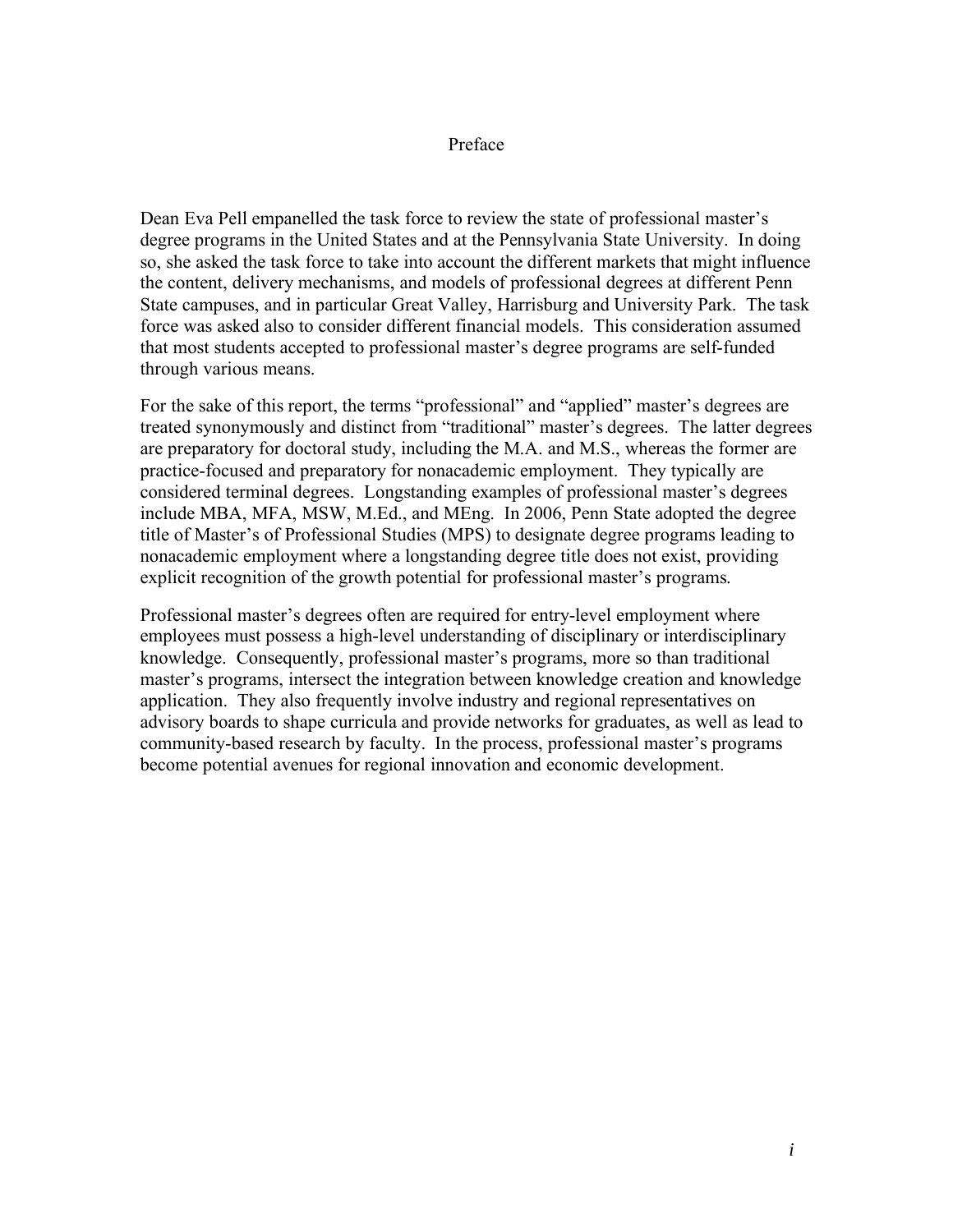#### Task Force Members

**Roy Clariana,** Academic Division Head for Education, Penn State Great Valley

**Paul Clark,** Head of Labor Studies & Employee Relations, College of the Liberal Arts

**Loida Escote-Carlson,** Assistant Professor of Science, Eberly College of Science

- **Peter Idowu,** Administrative Fellow, Office of the Executive Vice President and Provost
- **Ken Jenkins,** Department Head, Electrical Engineering, College of Engineering
- **Diane McLaughlin,** Associate Professor of Rural Sociology, Sociology, and Demography, College of Agricultural Sciences

**Pete Rubba,** Director of Academic Affairs, Outreach/World Campus

- **Neil Sharkey,** Associate Dean of Research and Graduate Education, College of Health & Human Development
- **Ping Werner,** Administrative Fellow to Eva J. Pell, Professor of Engineering, Penn State DuBois
- **Mark Wardell,** Chair, Associate Dean, the Graduate School, Director of the Office of

Postdoctoral Affairs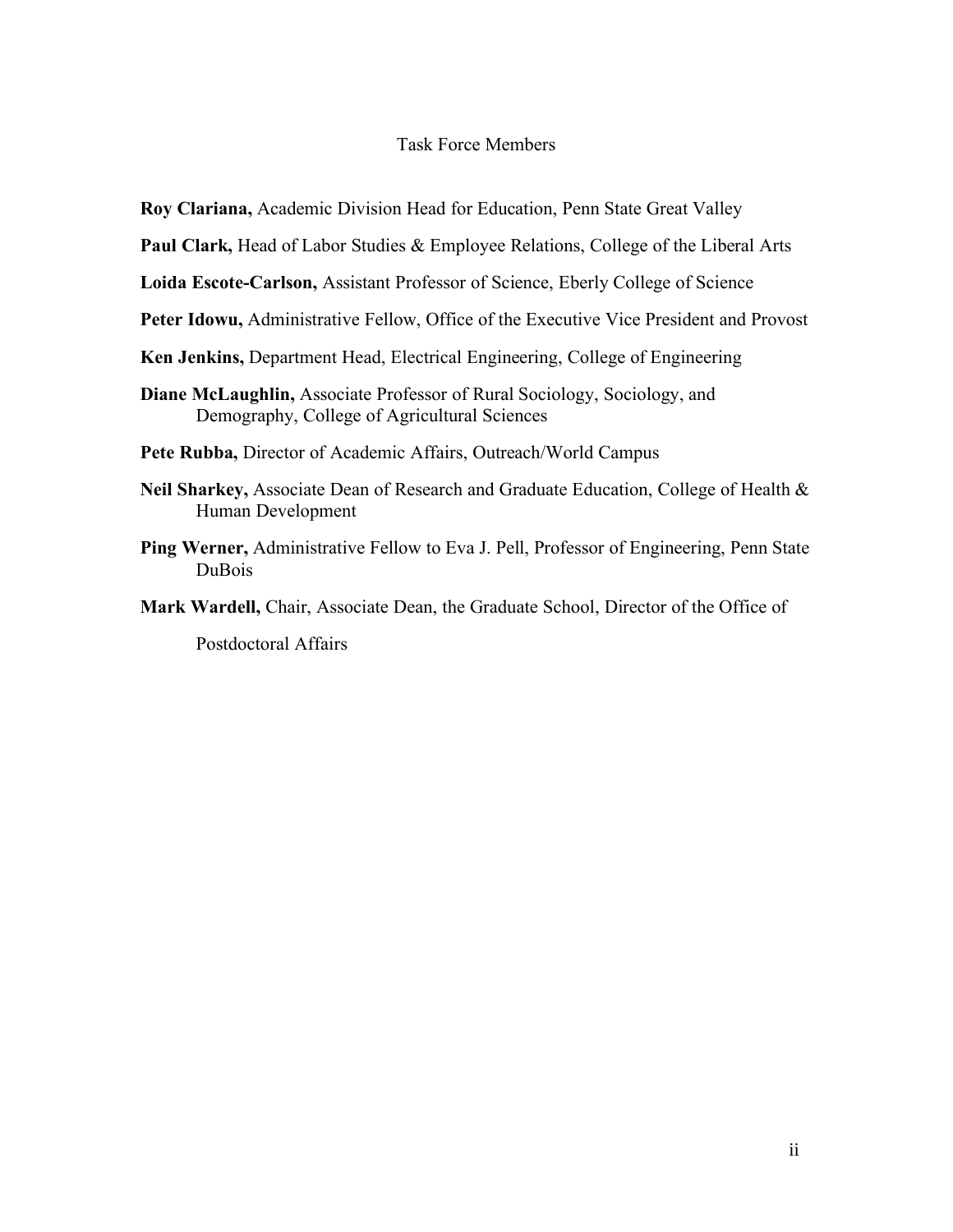#### Executive Summary

As globalization marches forward, more employers and governments around the world will be seeking highly skilled professional employees. For the foreseeable future, highskilled professional jobs will require post-baccalaureate professional education in the form of certificates and master's degrees. As the global demand for high-skilled professional employees heightens, the lack of capacity to meet that demand in certain parts of the world, including China, India, and Latin America, point to a ripe opportunity for the Pennsylvania State University. The University, therefore, should expand the number of professional master's degree programs it offers, especially at Penn State Great Valley and Penn State Harrisburg. A prime consideration when remodeling existing master's programs, or creating new professional master's programs, should be establishing sustainable regional and international partnerships with other educational institutions as well as organizations in the public and private sectors.

The following constitute the committee's recommendations for advancing an agenda to enlarge the University's portfolio of professional master's degree programs.

*The Graduate School should take an active role in promoting new professional master's degree programs.* 

*The University should adopt a resident tuition revenue sharing arrangement to incentivize programs and faculty to develop new professional master's degree programs.*

*Given Penn State Great Valley's prime location, specialized campus mission, and the anticipated national growth in demand for graduates with professional master's degrees, the campus should be encouraged to expand its program offerings in innovative and blended ways.*

*The University should evaluate the potential value of adding more PSM programs before such programs are adopted.* 

*Delivery modes of new programs should be flexible, with the need for blended, online, or face-to-face delivery to be determined by the program.*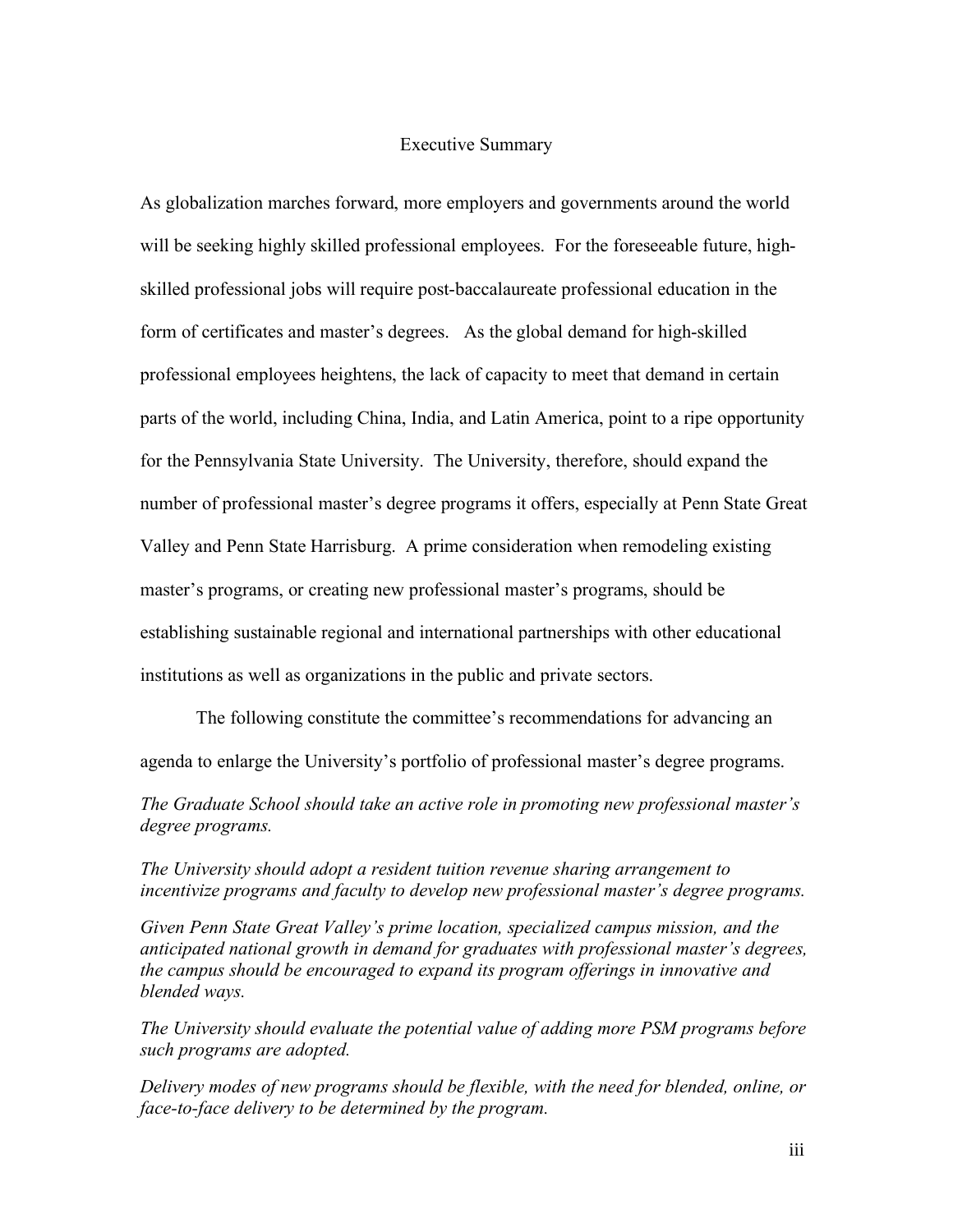*Programs should develop IUG-type opportunities for their own undergraduate students, as well as for undergraduates from other Penn State campuses and regional institutions.*

*The University should encourage programs to establish collaborative professional master's programs with foreign institutions.*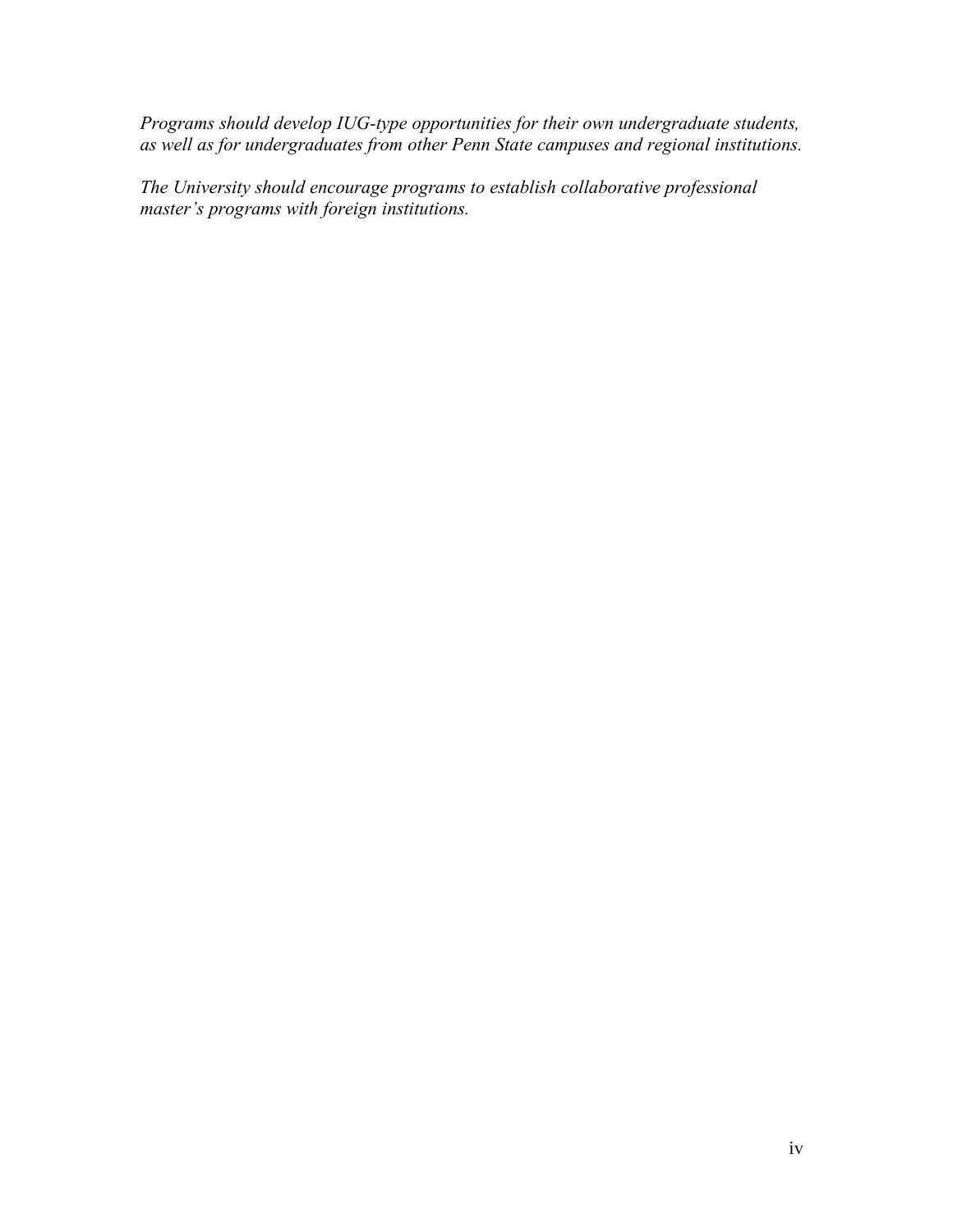#### **Introduction**

Over the past decade, increasing national attention has been focused on the need for more graduates of professional master's degree programs.  $1$  For example, the Alfred P. Sloan Foundation began promoting the Professional Science Master's (PSM) Initiative in 1997, and presently about 120 PSM programs exist at 62 universities in the United States. (Penn State developed three PSM programs with Sloan support: Applied Statistics, Biotechnology, and Forensic Science). Other national organizations subsequently joined the movement to promote more university-based professional master's degree programs.

In 2005, the Council on Competitiveness released the report: "Innovate America." The report portrays holders of professional master's degrees as essential to the economic and political well-being of the United States. In 2006, the Council of Graduate School's released *Professional Master's Education: A CGS Guide to Establishing Programs.* The publication outlines potential requirements, examples of best-practice programs, and suggestions for including relevant stakeholders in the creation of professional master's degree programs and related advisory boards.

In 2007 the movement to promote more university-based master's degrees received additional momentum from three significant events. First, the Council of Graduate School's (CGS) released the report "Graduate Education: The Backbone of American Competitiveness and Innovation." The report calls for collaborative efforts among universities, industry, and government to enhance and augment a high-skilled

 $\overline{a}$ 

<sup>&</sup>lt;sup>1</sup> To be sure, a great deal of international attention has been trained on this subject as well.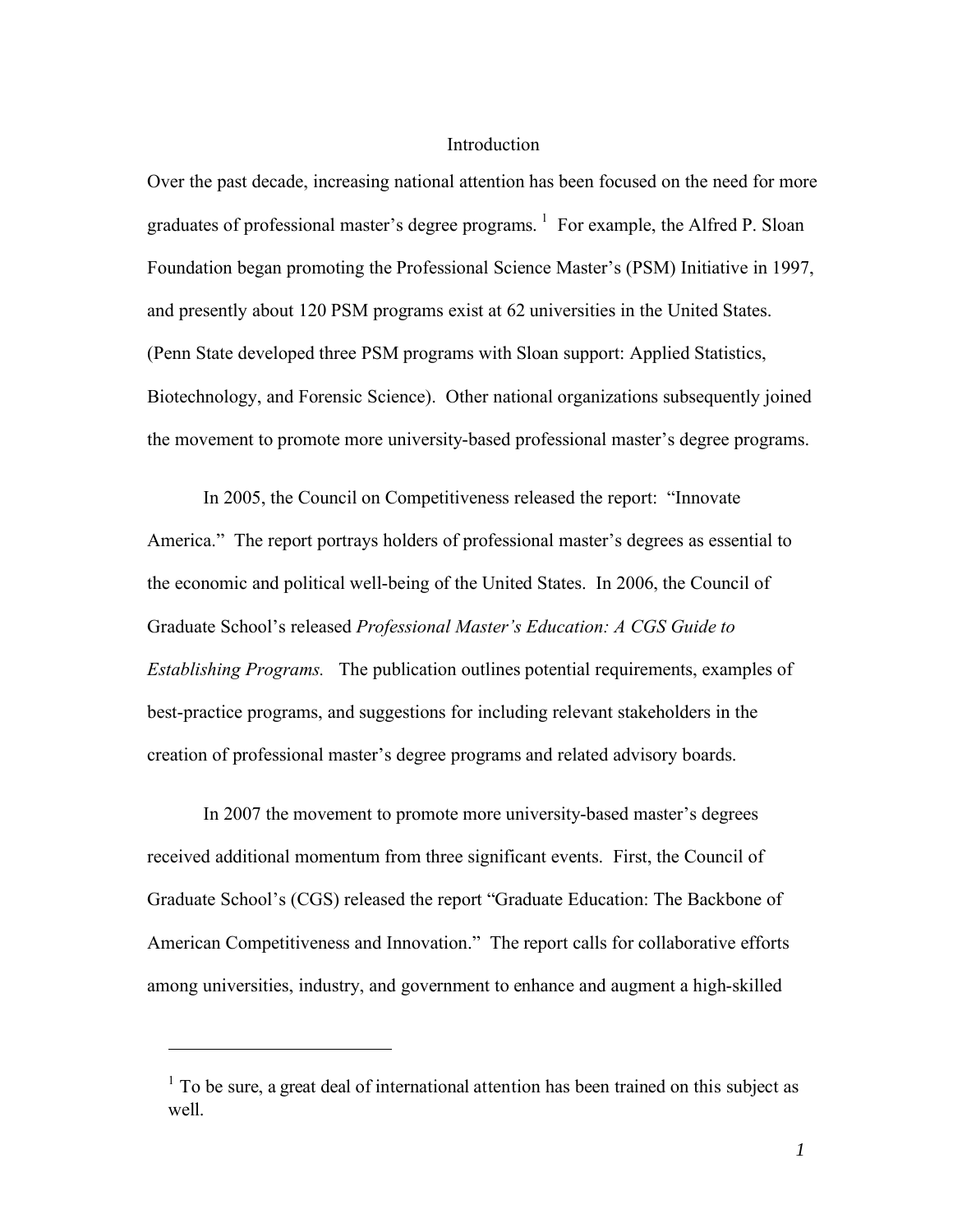professional workforce in the United States. To foster this growth, the report explicitly calls for universities to promote faculty scholarship tied to community and industry needs, for industries to work more closely with graduate educational institutions on joint ventures to fashion the new interdisciplinary professional degrees, and for federal and state governments to fund more professional master's degree programs and graduate students in those programs. The CGS report is poignant because it points to the importance of linkages and partnerships among universities, industry, and government in promoting professional master's programs. Viewed more broadly, Arbo and Beeneworth (2007) concluded after an exhaustive literature review that universities serve an integrative capacity capable of joining regional, national, and international interests around innovation, teaching, and research. Professional master's programs, then, serve as one integrative mechanism for sustained economic and social developments, a point echoed throughout the 2006 CGS guide to professional master's education. Second, the US Congress passed and President Bush signed the America Competes Act that directs Congress to fund initiatives to stimulate the supply of graduates with professional master's degrees. Third, the National Professional Science Master's Association was formed to create a network among universities and scholars sponsoring PSM degrees.

Early in 2008, *Science Magazine* (Rhodin: 2008) contained an article titled "Mastering the Job Market" in which the author cites evidence that the growing demand for graduates with professional master's degrees, PSM degrees in particular, is coupled with rising starting salaries for recent graduates. Effectively, this article represents a capstone to a decade of effort to promote professional master's programs by pointing to a rising demand for graduates with these degrees and the willingness by employers to pay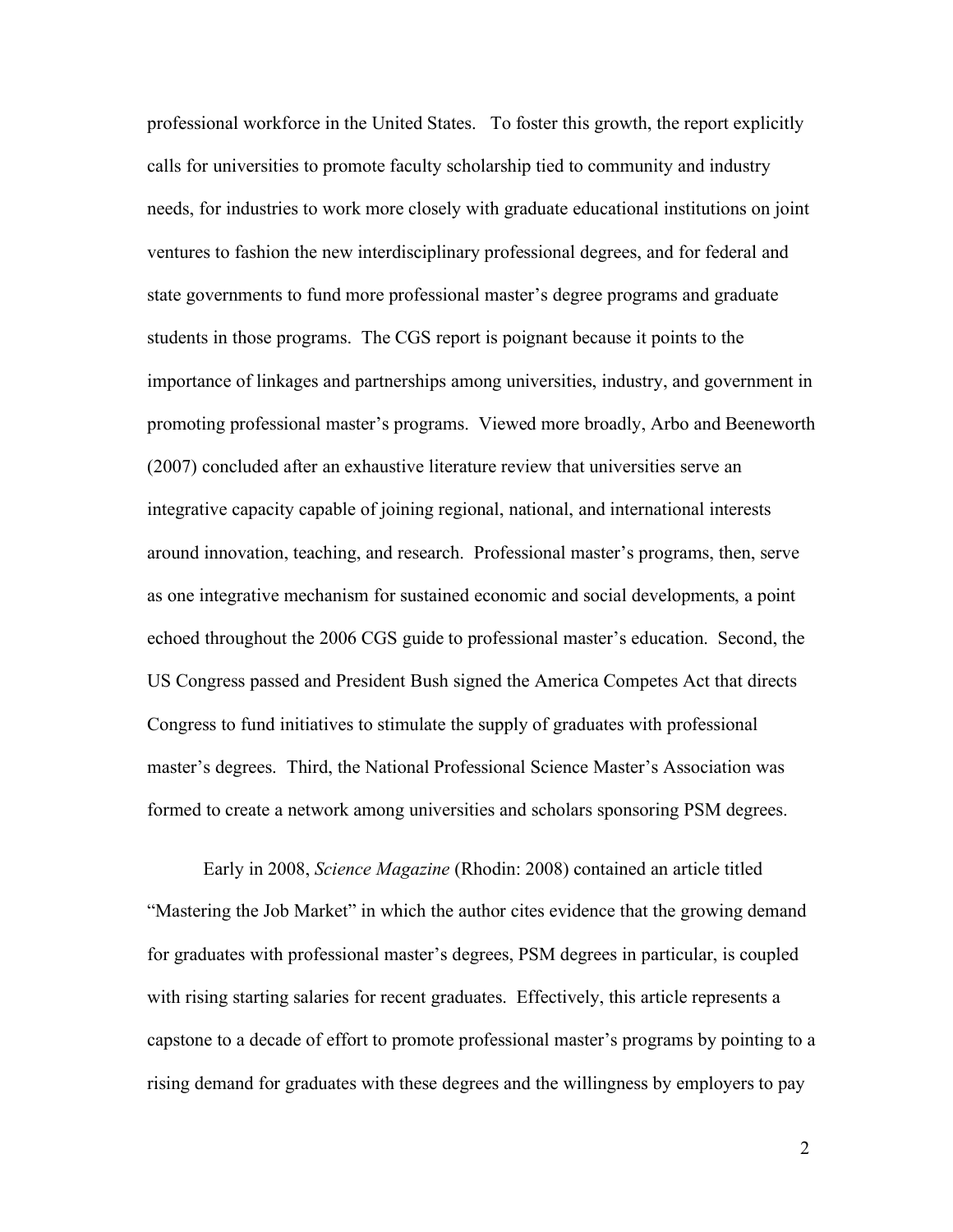the price to attract them. Given this ongoing social movement to promote professional master's degree programs, the Pennsylvania State University should look strategically at what role it will play as the movement goes forward.

#### **Inventory of PSU Master's Programs**

At present, the Pennsylvania State University offers 83 professional master's degree programs at four academic campus locations plus the World Campus (see Table 1 for overview and Appendix A for details). As of March 2008, however, only eleven administrative units system-wide were in the planning phase of developing new professional master's programs (see Table 2), and two other units were considering the prospects of adding a professional master's program: biochemistry and molecular biology, and bioengineering.

Since the year 2000, PSU enrollments in residential master's programs systemwide declined from a high of 5,338 in 2001 to 4,477 in 2007, a 16.2% enrollment drop. University Park enrollments dropped 17.6% between 2000 and 2007, with its peak enrollment occurring in 2000. (See Figure 1 for a history of resident campus enrollments from 2000 to 2007.)

The Penn State Great Valley campus saw the most dramatic decline in enrollments, experiencing a 27% drop between 2000 and 2007. Enrollments peaked in 2001 and have declined 32% since that year. Nevertheless, Penn State Great Valley enrollments averaged approximately 27% of the total University annual resident enrollment in master's degree programs, traditional and professional combined, though its enrollment share declined gradually over the 2001-2007 time period. The Penn State Harrisburg Campus experienced a 15% gain in enrollment between 2000 and 2007, with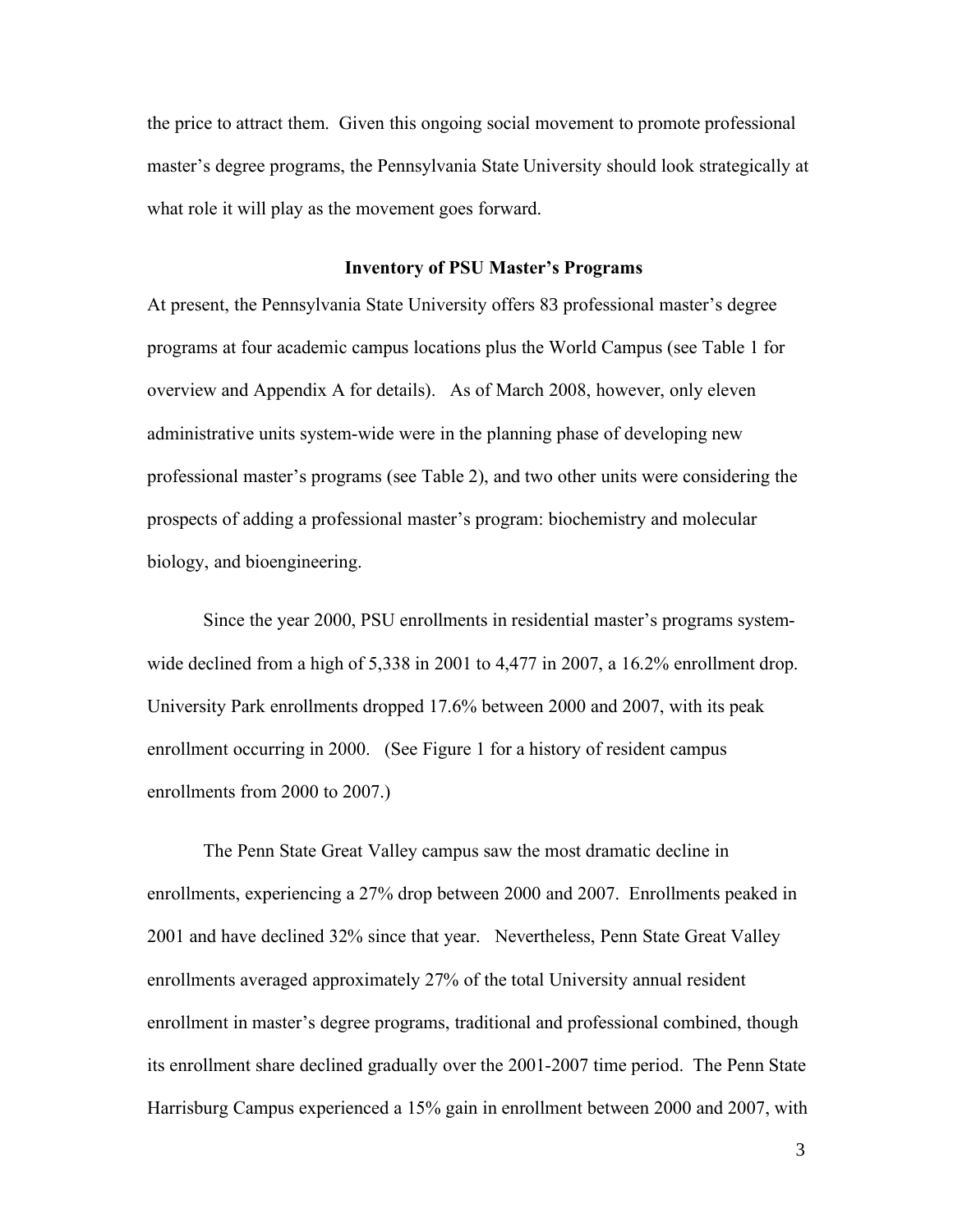its peak enrollment coming in 2005. It has experienced a 12% drop since 2005. Still, Harrisburg averaged approximately 30% of the total University annual resident enrollment in master's degree programs, traditional and professional combined, from 2001 to 2007. Given that over 50% of the total University resident master's enrollments originate at Great Valley and Harrisburg, both locations represent key elements in the graduate program portfolio of the University.

Table 1: Number of Professional Master's Degrees by Campus Location\*

Location Number of Degrees

| Erie                   | $\overline{2}$ |
|------------------------|----------------|
| <b>Great Valley</b>    | 8              |
| Harrisburg             | 11             |
| University Park        | 54             |
| Programs delivered via | 14             |
| <b>World Campus</b>    |                |

\*See Appendix A for a complete listing of professional degrees offered by Penn State.

| Table 2: Programs in the Planning Stages of New Professional Master's Degrees |  |  |  |  |
|-------------------------------------------------------------------------------|--|--|--|--|
|-------------------------------------------------------------------------------|--|--|--|--|

| <b>Academic Unit</b>                                  | Campus               | <b>Tentative Degree Title</b>                       |
|-------------------------------------------------------|----------------------|-----------------------------------------------------|
| <b>Civil and Environmental</b><br><b>Engineering-</b> | University Park      | Master of Engineering in Construction<br>Management |
| <b>Criminal Justice</b>                               | Harrisburg and<br>UР | Masters in Criminal Justice (via World)<br>Campus)  |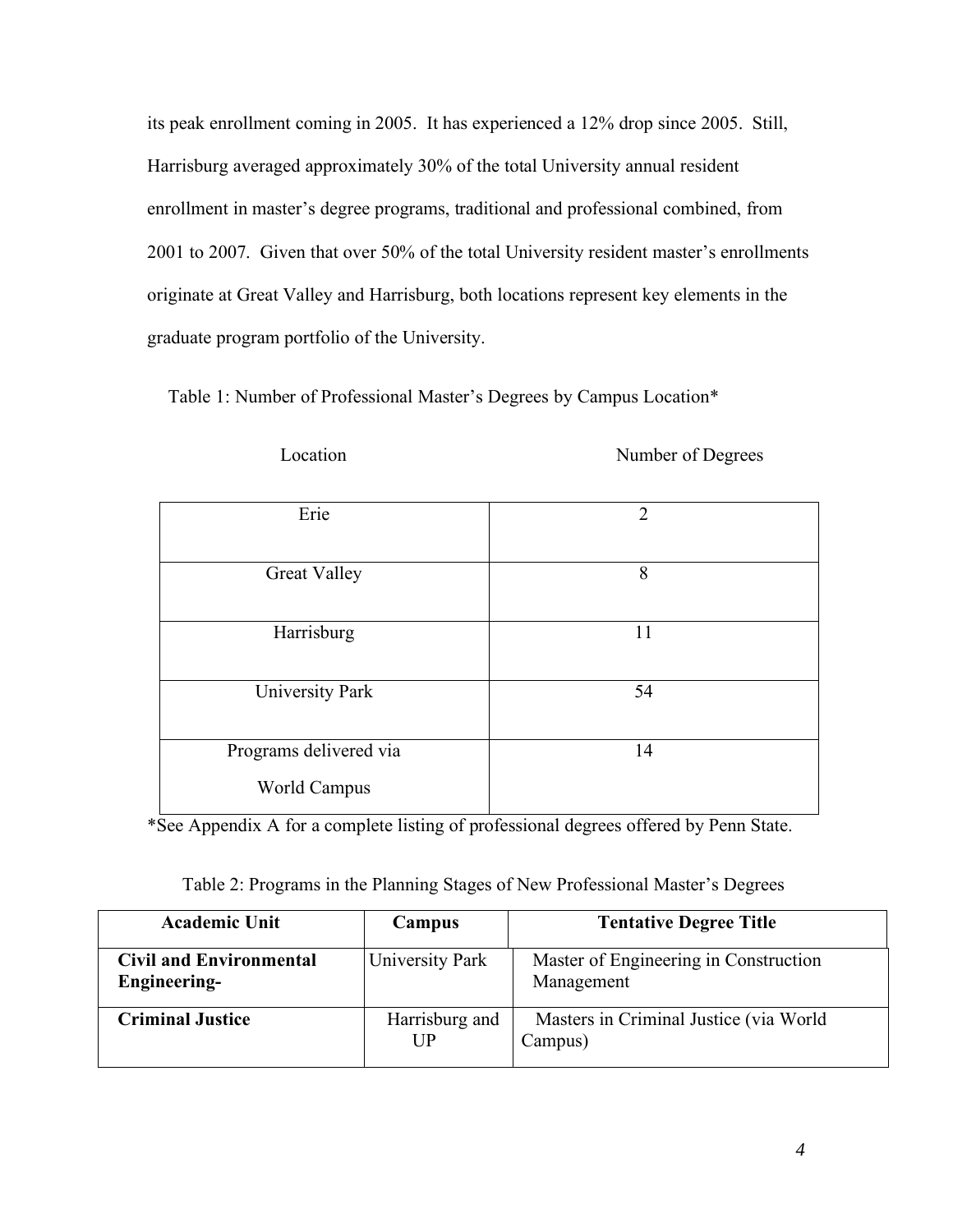| <b>Crop and Soil Sciences</b>                                                                                                                       | University Park        | Master of Professional Studies in Turf Grass<br>Management (via World Campus)                                                                                                                                                                                                                           |
|-----------------------------------------------------------------------------------------------------------------------------------------------------|------------------------|---------------------------------------------------------------------------------------------------------------------------------------------------------------------------------------------------------------------------------------------------------------------------------------------------------|
| <b>Electrical Engineering</b>                                                                                                                       | <b>University Park</b> | Master of Engineering in Electrical<br>Engineering                                                                                                                                                                                                                                                      |
| <b>Great Valley Education</b><br><b>Division</b>                                                                                                    | <b>Great Valley</b>    | Master of Education in Teaching English as a<br>Language<br>Second                                                                                                                                                                                                                                      |
| <b>Great Valley Education</b><br><b>Division</b>                                                                                                    | <b>Great Valley</b>    | Master of Education in Math Education                                                                                                                                                                                                                                                                   |
| <b>Great Valley Engineering</b><br><b>Division</b>                                                                                                  | <b>Great Valley</b>    | Master of Engineering Management                                                                                                                                                                                                                                                                        |
| <b>Health Evaluation Sciences</b>                                                                                                                   | Hershey                | Master of Public Health                                                                                                                                                                                                                                                                                 |
| <b>School of Nursing</b><br>(Two professional degrees<br>considered)                                                                                | University Park        | Currently examining an MSN(with a focus on<br>advanced practice) and DNP(a new clinical<br>doctorate endorsed by national professional<br>organizations)                                                                                                                                                |
| <b>Science, Technology and</b><br><b>Society</b><br>(which also administers the<br><b>Bioethics and Medical</b><br><b>Humanities Program at UP)</b> | <b>University Park</b> | Master's in Biomedical Ethics (Note:<br>Biomedical is a narrower field than bioethics;<br>the latter includes the former, but also<br>addresses other topics such as environmental<br>ethics, food research ethics, etc. A dual title<br>Ph.D. degree program in bioethics is also<br>being considered. |
| <b>Workforce Education and</b><br>Development                                                                                                       | <b>University Park</b> | Master's of Professional Studies in Workforce<br><b>Education and Development</b>                                                                                                                                                                                                                       |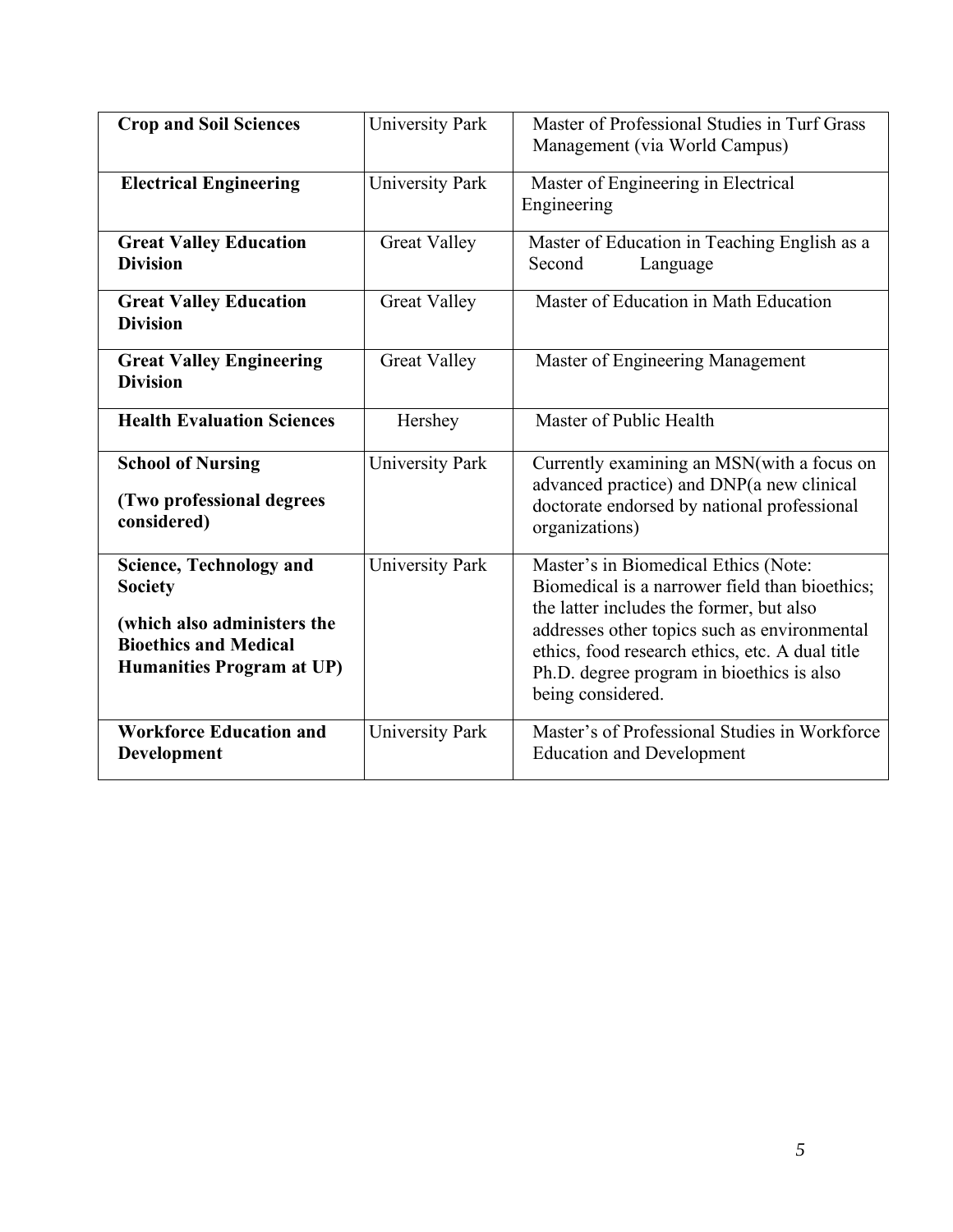

Figure 1: Fall Enrollments in Resident Master's Programs by Campus Location,  $2000 - 2007*$ 

\*Source: Official Enrollment Data, The Graduate School

Meanwhile, the World Campus now delivers 14 professional master's programs for various academic units, with growing enrollments. From 2006 to 2007, enrollment in professional master's degree programs delivered via the World Campus grew 23.5%, from 1,967 to 2,429, whereas the 2007 enrollments in World Campus professional master's programs were six times the 2001 enrollment level. World Campus accounted for 20% of the total university master-level enrollments in 2007. $2$  Clearly, the World Campus represents a growth opportunity for delivering professional master's programs.

 $\overline{a}$ 

 $2$  The World Campus enrollment data were not comparable to resident instruction enrollment data until fall 2007.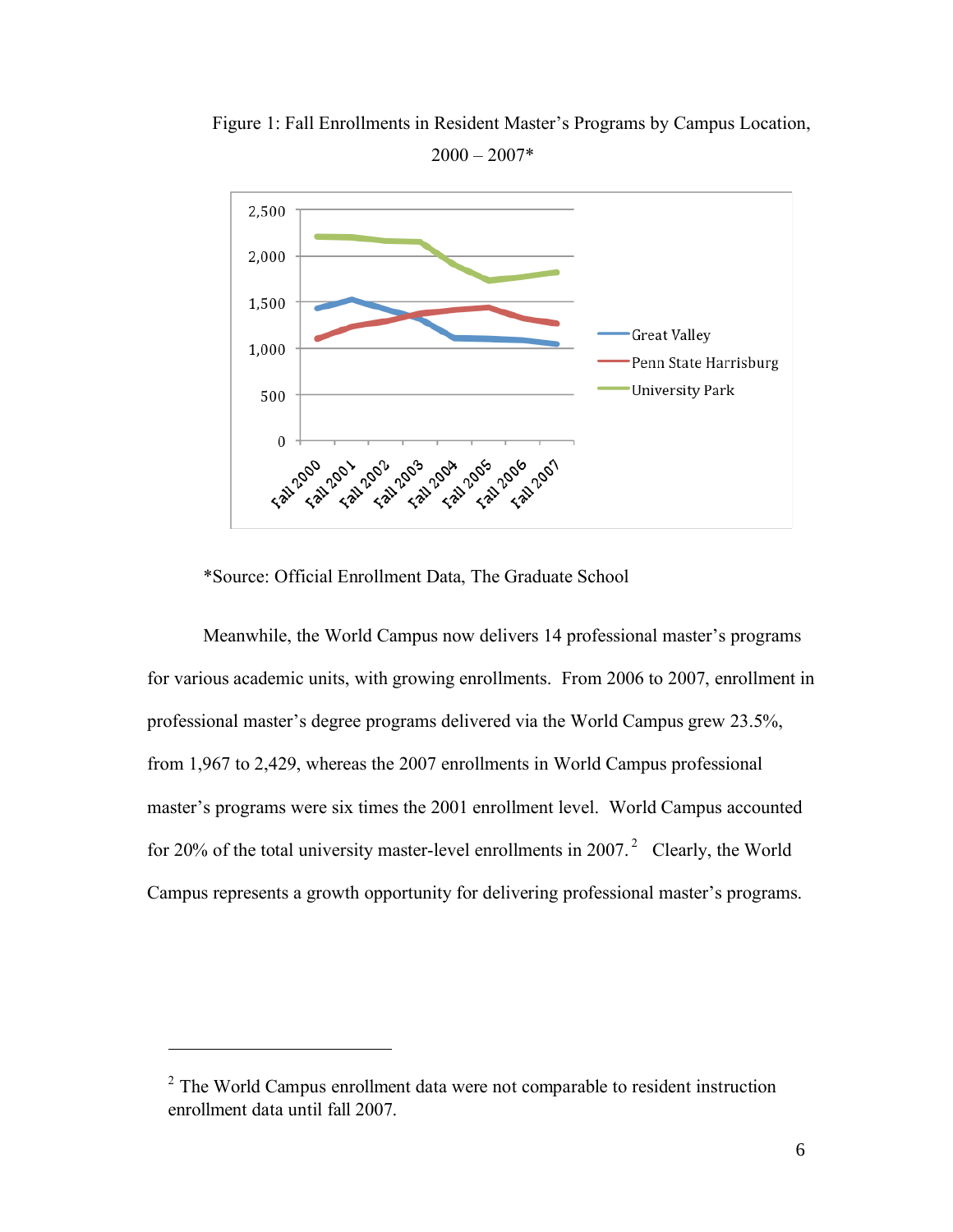#### **Recommendations**

Except for Penn State Great Valley and Penn State Harrisburg, the small number of academic units contemplating the development of professional master's degree programs appears to represent a marginal interest for offering more programs. The low level of interest might have two prime sources: 1) a preference on the part of graduate faculty toward doctoral education and 2) a lack of incentives to motivate new resident masterlevel programs (see also CGS 2006).

Faculties associated with doctoral programs presently are fully extended, and therefore, tend to perceive professional master's degree programs from a negative viewpoint. Professional master's programs represent time investments with fewer perceived outcomes directly benefiting graduate faculty, compared to traditional master's programs that lead to doctoral study. This viewpoint occasionally becomes paired with other viewpoints that appear more prejudicial than substantive, namely the perception that students enrolled in professional master's programs are less talented than their peers in traditional programs, or that their presence in the classroom diminishes the quality of instruction for traditional graduate students. Thus, expanding the number of professional master's degree programs across the University will require leadership coupled with new incentives.

## *The Graduate School should take an active role in promoting new professional master's degree programs.*

Significant spontaneous growth of professional master's degree programs is unlikely to occur simply through grass roots efforts on the part of individual faculty and their departments. The Graduate School will need to provide leadership in this arena if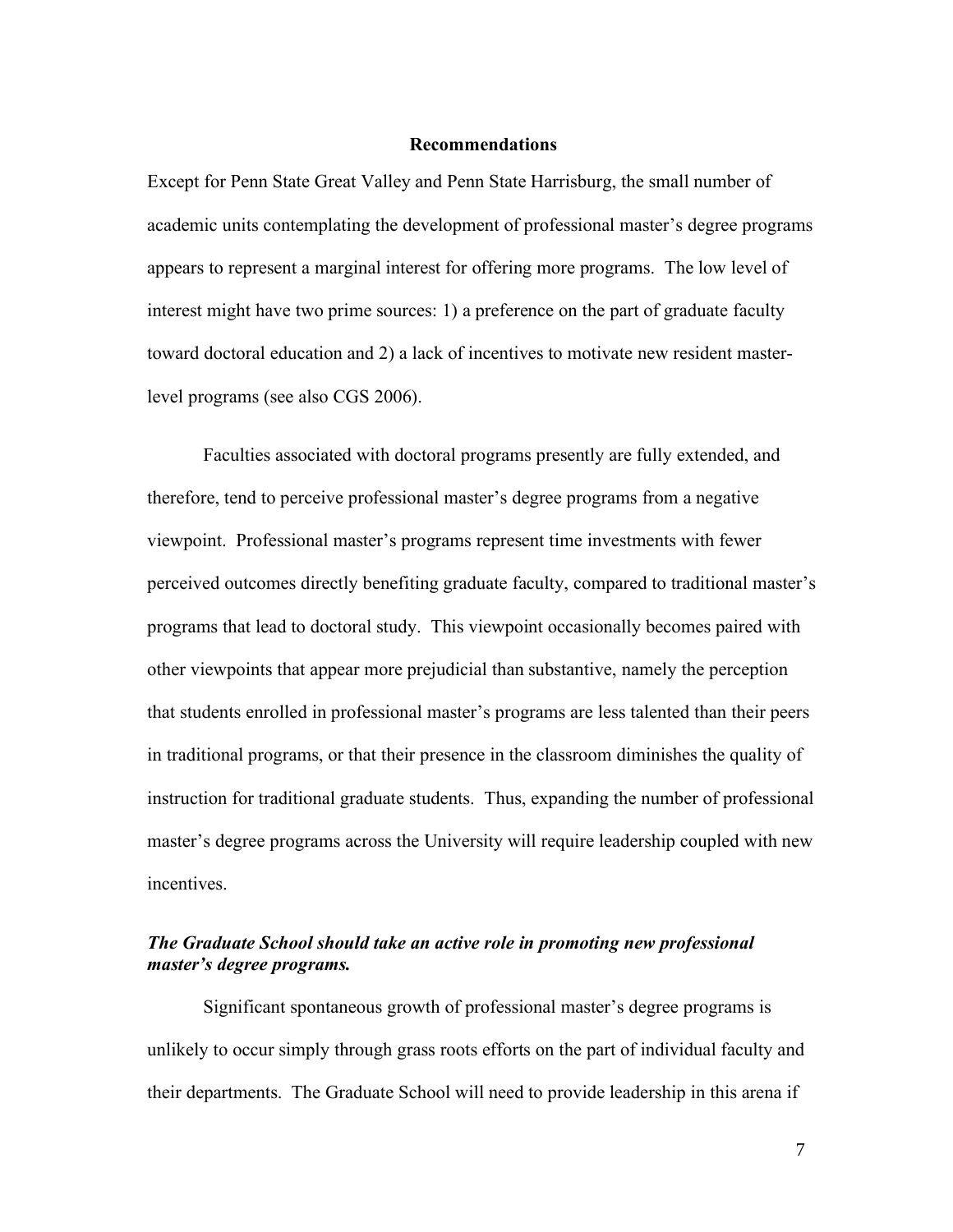serious expansion in professional master's programs and associated enrollments is to occur. To provide strategic leadership, the Graduate School should work collaboratively with other units of the University, particularly those from Outreach (CGS 2006). Specifically, Outreach Marketing as well as the Office of Economic and Workforce Development (OEWD) should be partners in this effort. Both units have resources that would prove useful in sorting through online opportunities as well as identifying partnerships internally and externally to the University. The OEWD especially brings potential to link different campus initiatives with regionally based interests, thereby directly linking the research and instruction missions of the university with the service mission. Indeed, compared to the longstanding professional degrees such as the MBA and M.Ed., more recently created professional master's degrees, including MPSs and PSMs, tend to represent interdisciplinary innovations focused on substantive concerns, potentially making the outreach mission of the University a significant and integrated element of the academic mission going forward.

The Office of Client Development from Outreach likewise would be an important resource when looking to establish professional master's programs with companies. The relationship among the Smeal College of Business, Saudi Aramco, and the World Campus represents an excellent example of how the Office of Client Development can foster corporate partnerships that portend sustainable and enlarging portfolios. The initial partnership involved Saudi Aramco employees taking the Smeal Graduate Certificate Program in Supply Chain Management. This 12-credit program involved a blended format, part online instruction and part resident instruction in Saudi Arabia. From that initial engagement, several employees now are enrolled in the iMBA program, a second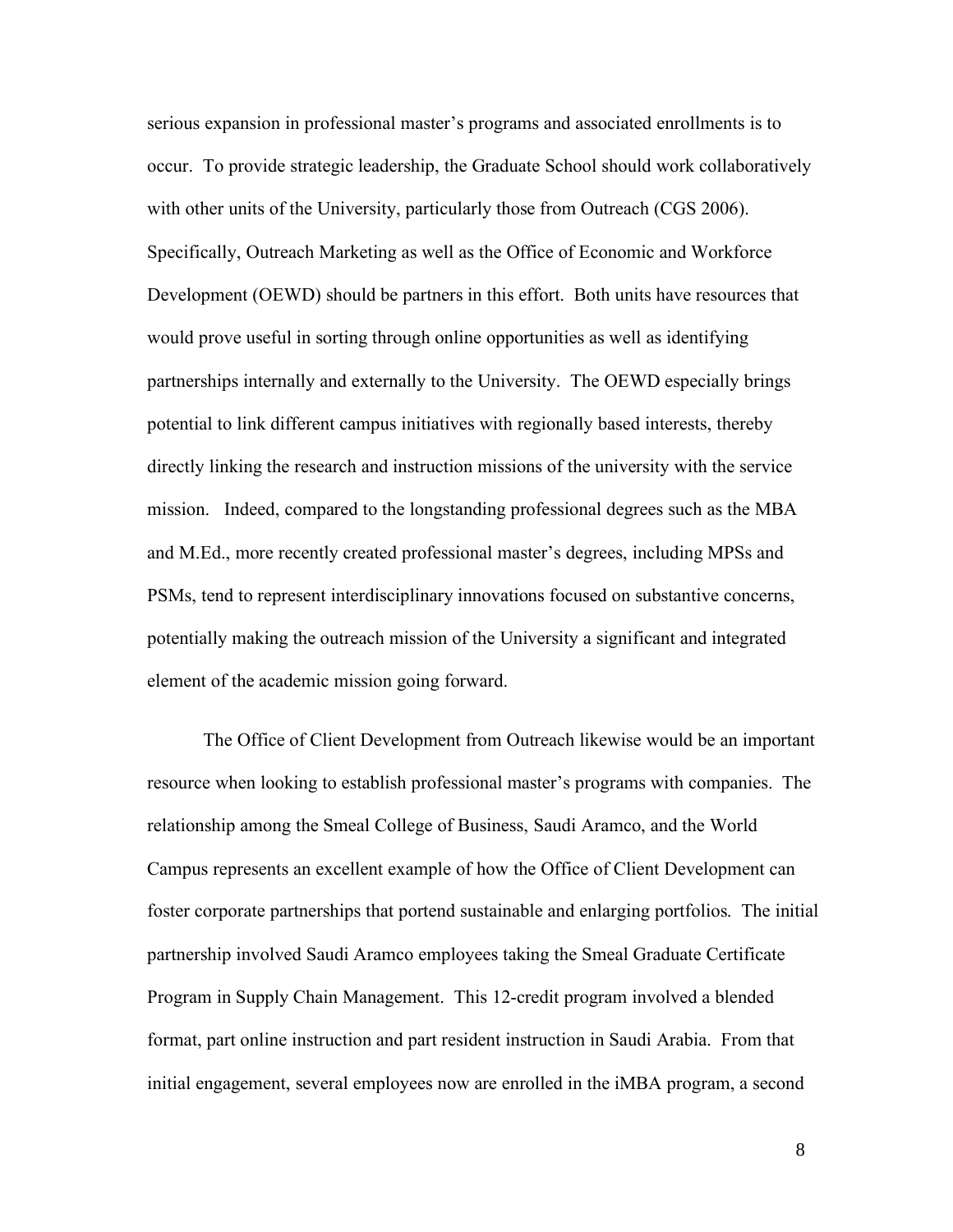cohort for the Supply Chain Management certificate has been arranged, and interest has been expressed to add two other MPS programs to the client portfolio.

Important recent mechanisms introduced by the Graduate School should facilitate the promotion of professional master's programs, whether delivered as resident, distributed, or blended format. First, the Graduate School recently introduced 800-level course numbers designed largely for professional degree curricula. While 800-level courses represent the same quality of graduate rigor and credit as 500-level courses, the 800-level designation allows programs to provide graduate credit for course work without requiring perquisites, such as a bachelor's degree in the major field, typical of 500-level course work. Importantly, discussion of theory and research remain essential content of 800-level courses. Second, the Graduate School also established a new category of graduate faculty, called Form C. Form C graduate faculty do not need the highest degree in their field to qualify for graduate faculty status. They are approved to teach only 800 level courses, and they are not allowed to advise students. Hiring qualified fixed-term faculty could be an effective alternative to engaging reluctant Form A faculty to support professional master's programs. These strategic developments provide more degrees of freedom necessary for the creation and maintenance of new professional master's degree programs at the University.

## *The University should adopt a resident tuition revenue sharing arrangement to incentivize programs and faculty to develop new professional master's degree programs.*

Lack of incentives represents a second challenge to creating more professional master's degree programs. At present, only the World Campus offers departments and colleges a monetary incentive to expand professional master's program opportunities.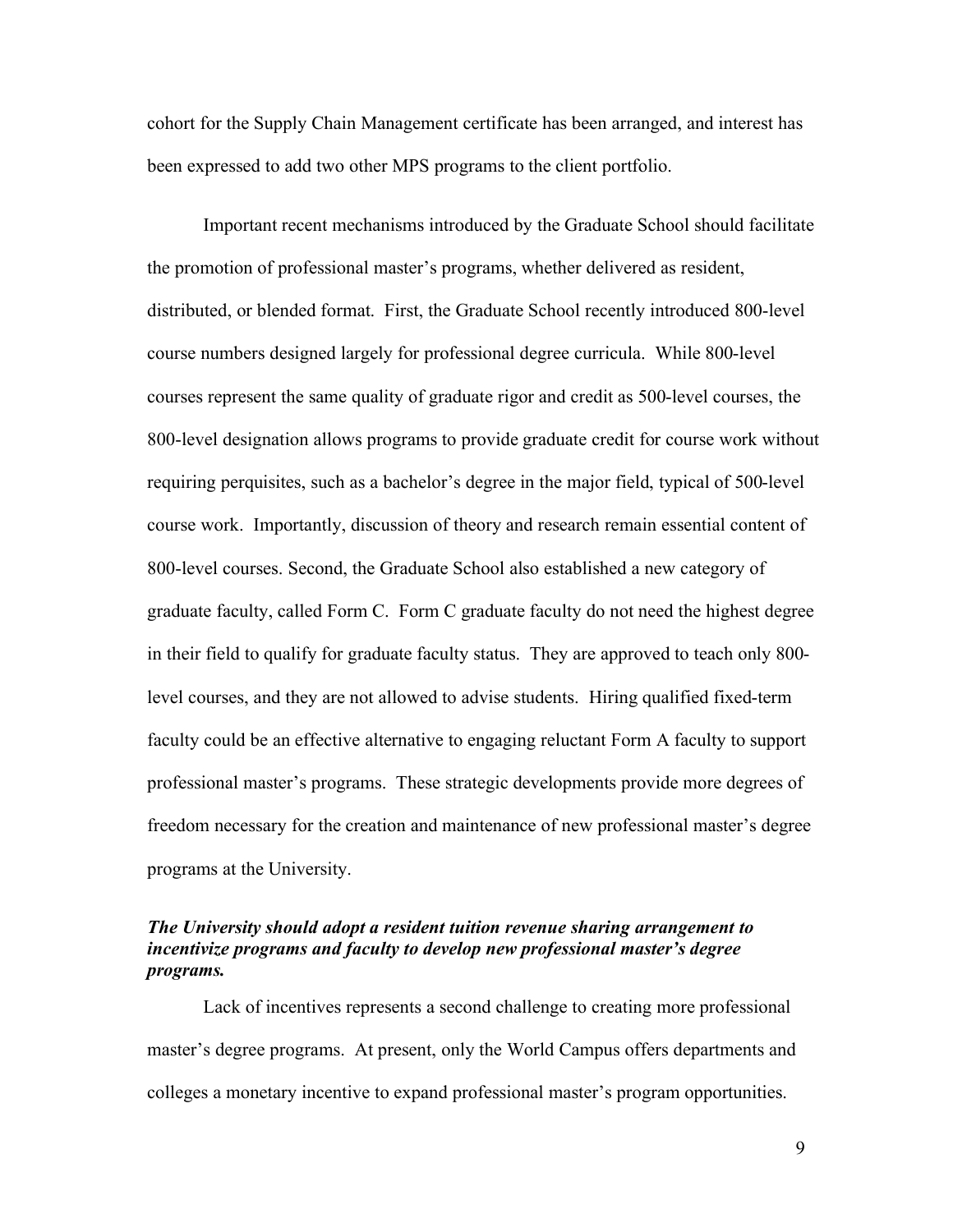The World Campus offers four different gross revenue sharing schemes with colleges: 90/10, 50/50, 34/66, and 10/90, where the first number reflects the World Campus portion of the tuition revenue. The 50/50 arrangement seems most popular and colleges in turn share their half with the academic units administering the programs.

Sharing tuition revenue generated from professional resident master's programs is encouraged by CGS (2006) as an incentive, provided undergraduate and traditional graduate student enrollments are not declining or negatively impacted by the addition of a professional program. Indeed, the shared revenue from additional professional master's programs potentially would benefit programs, colleges/campuses, as well as the University. A well-structured incentive program could provide colleges/campuses with resources needed to expand professional master's degree programs into the strategic areas targeted by the mechanisms described in the prior recommendation. Shared revenue also would enable more top ups for graduate recruitments and more general support for graduate students in traditional graduate programs. Additionally, colleges that currently receive workload monies from the Office of the Provost to support graduate teaching assistants for undergraduate instruction might well have reduced demand for workload monies if resident tuition generated by professional master's programs was shared.

At other institutions, such as Stanford University, engineering programs have taken advantage of the willingness of students to fund themselves for master's degrees. (See Appendix C for enrollment data in select engineering master's programs by institutions with the highest enrollments.) The Stanford Department of Electrical Engineering strategically opened its master's program to self-funded students and enrolled 427 master's students during the 2006/07 academic year compared to 492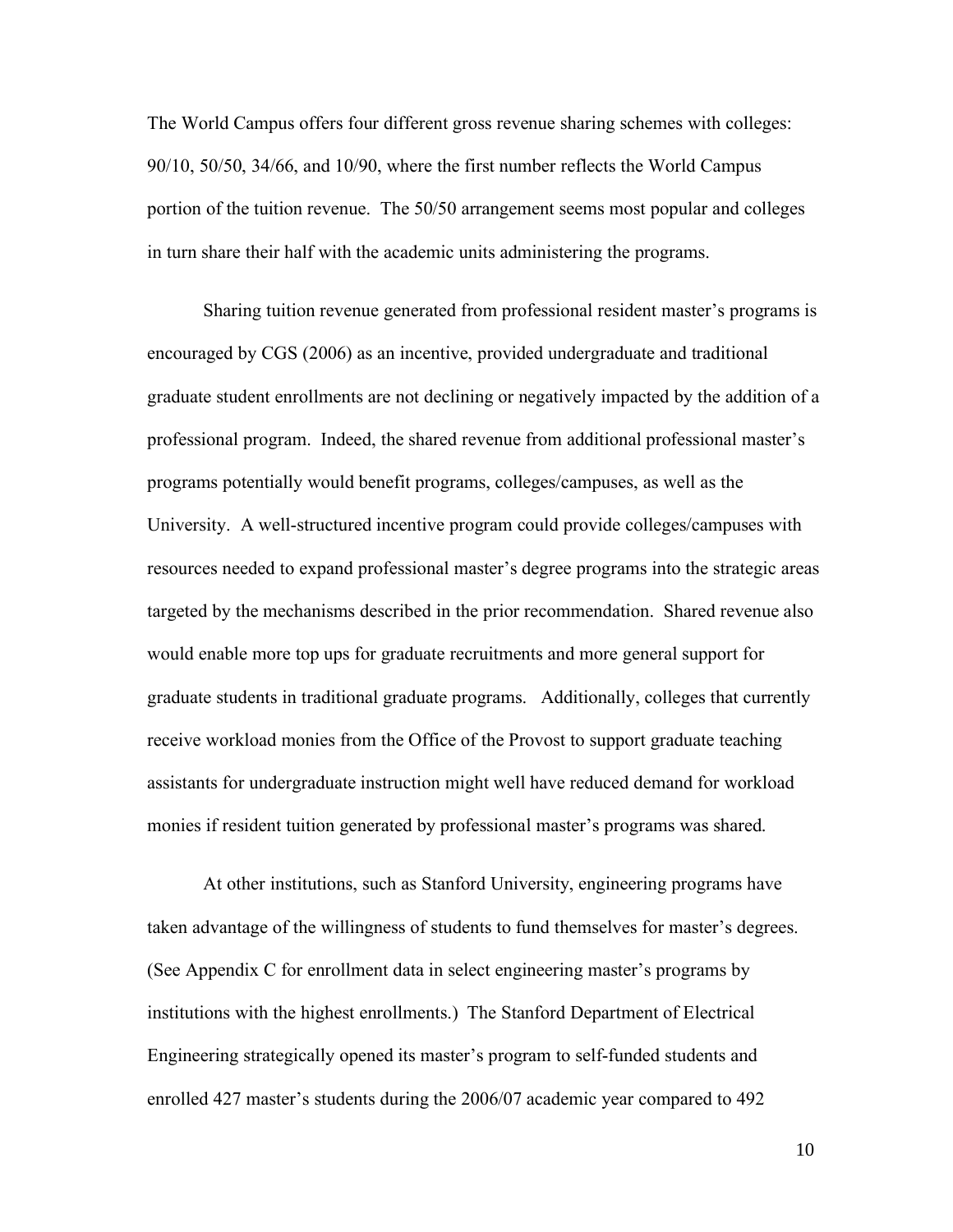doctoral students. Stanford University, however, shares a percentage of the resident tuition revenue from master's programs with the academic units involved. The Task Force did not learn about the terms and conditions of this sharing model.

At PSU, the Department of Electrical Engineering at University Park estimates 50 of its international applications per year represent a potential market for a customized professional master's degree. The potential international markets in general contain large numbers of self-funded students. The department believes it could offer a course-credit degree program to tap this market, but lacks incentive to push forward with the idea because of the anticipated additional workload for faculty.

The anticipated program would involve primarily lecture courses with a capstone course as the culminating experience and could be completed in 12 months. Assuming a 12-month program where the University offered a 50/25/25 split, with the University keeping 50% while the college and the department split the remainder, the addition of 50 international students would yield \$311,250 to the department and the same amount to the college for a 30-credit program. The University, meanwhile, would yield \$622,500 from the tuition of those additional 50 international students in an electrical engineering professional master's program. If a new professional master's program in electrical engineering required hiring two new fixed-term faculty at \$70,000 per year, the department would yield no less than \$170,000 from the same 50 students. However, this scenario also assumes all 50 additional students pay out-of-state tuition. The same example based on all 50 professional master's students paying in-state tuition would yield the department approximately one-third as much additional revenue. The three scenarios discussed here represent the theoretical situations of a 50/25/25 resident tuition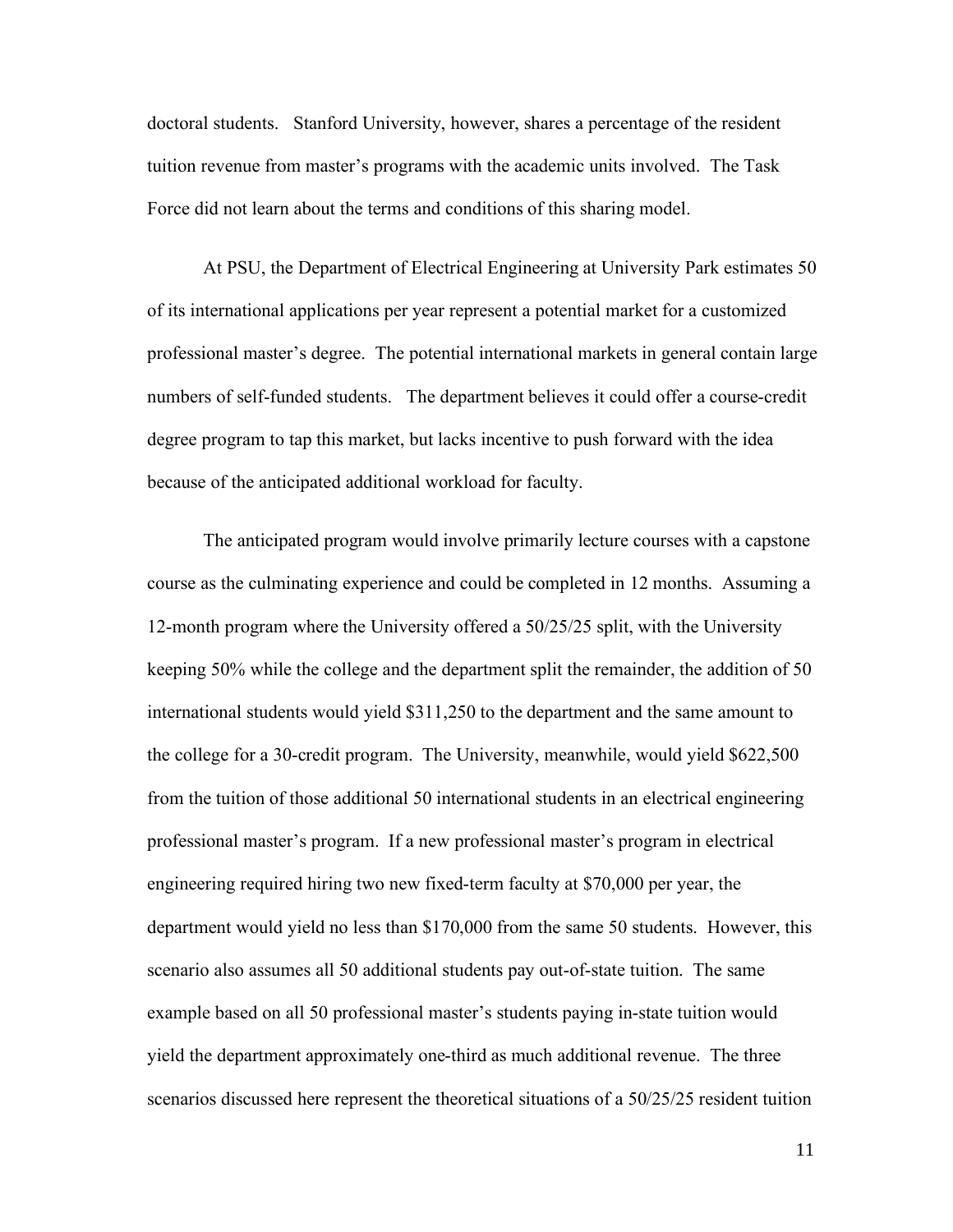revenue sharing model and illustrate the potential gains from additional self-funded enrollments in professional master's programs.

## *Given Penn State Great Valley's prime location, specialized campus mission, and the anticipated national growth in demand for graduates with professional master's degrees, the campus should be encouraged to expand its program offerings in innovative and blended ways.*

The stated mission of Penn State Great Valley emphasizes offering innovative opportunities for lifelong learning through graduate and professional programs. The Great Valley campus seems ideally situated for this mission and should reinforce its existing professional master's programs, while building new ones, in order to regain its enrollment share. A fresh assessment of its existing regional partnerships, as well as it relationship with World Campus, should be encouraged. The OEWD also would be well positioned to support a focused effort that integrates research and professional educational opportunities for regional innovation and competitiveness.

Examples of new programs include working with employers having a global reach to deliver cohort-based certificates and degree programs that involve online delivery as well as a US immersion component at the Great Valley campus. Other possibilities include establishing partnerships with regional institutions of higher education in order to integrate undergraduate programs at these institutions with graduate degree opportunities from Great Valley.

Finally, the Great Valley and Harrisburg campuses should consider ways to tap synergies between their faculties and program offerings in order to take advantage of their anchoring points in eastern Pennsylvania. Perhaps these initiatives could be modeled after the iMBA program, which is jointly administered by several campuses and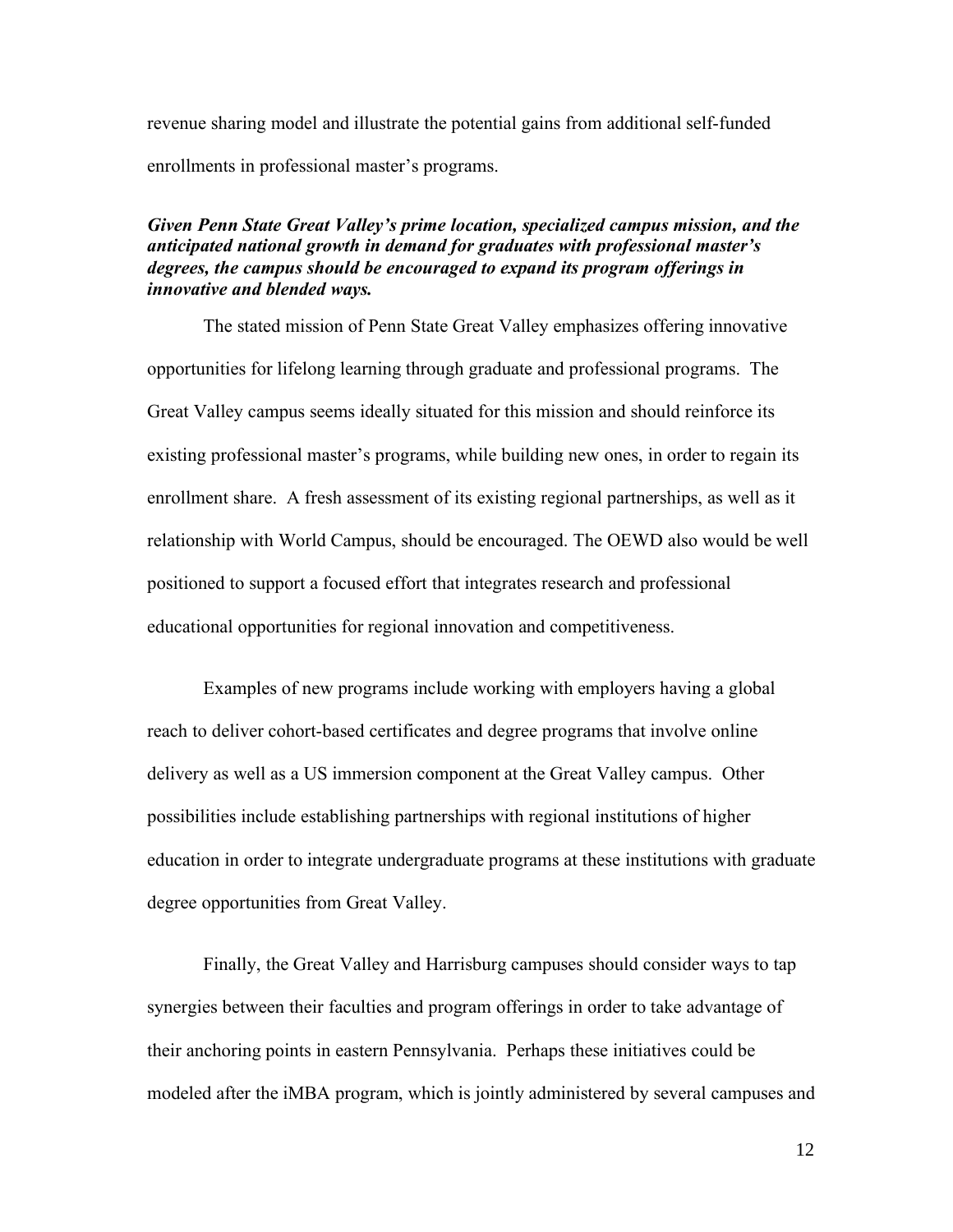delivered through the World Campus.

#### *The University should evaluate the potential value of adding more PSM programs before such programs are adopted.*

The US Office of Postsecondary Education has announced that the Fund for the Improvement of Postsecondary Education--Comprehensive Program will give priority to institutions seeking to improve or expand PSM programs in the STEM fields (http://www.tradingmarkets.com/.site/news/Stock%20News/1232681/). Additionally, the Alfred P. Sloan Foundation has launched a new initiative to support campus-wide and system-wide developments of PSMs rather than individual programs. (See Appendix B for a list of current PSM programs.) Given these new funding initiatives to support the growth of PSM offerings, and the apparent brand recognition of the title, the question moving forward will be the degree of commitment from the University to encourage such programs.

Recently, the University of Illinois at Urbana-Champaign received funding from Sloan to develop campus-wide programs; the UIUC graduate school directs the program. To date, system-wide adoptions have occurred at the California State University System and the University of North Carolina System. The State University of New York System has expressed an interest in a system-wide adoption of specific PSM programs.

Penn State could pursue either the campus-wide or system-wide option. With three PSM programs currently offered at University Park, a campus-wide adoption of PSM would mean at least five additional PSM programs. However, a system-wide option that would include Great Valley, Harrisburg, Hershey, and University Park seems equally feasible, depending on the specific program. The committee recommends an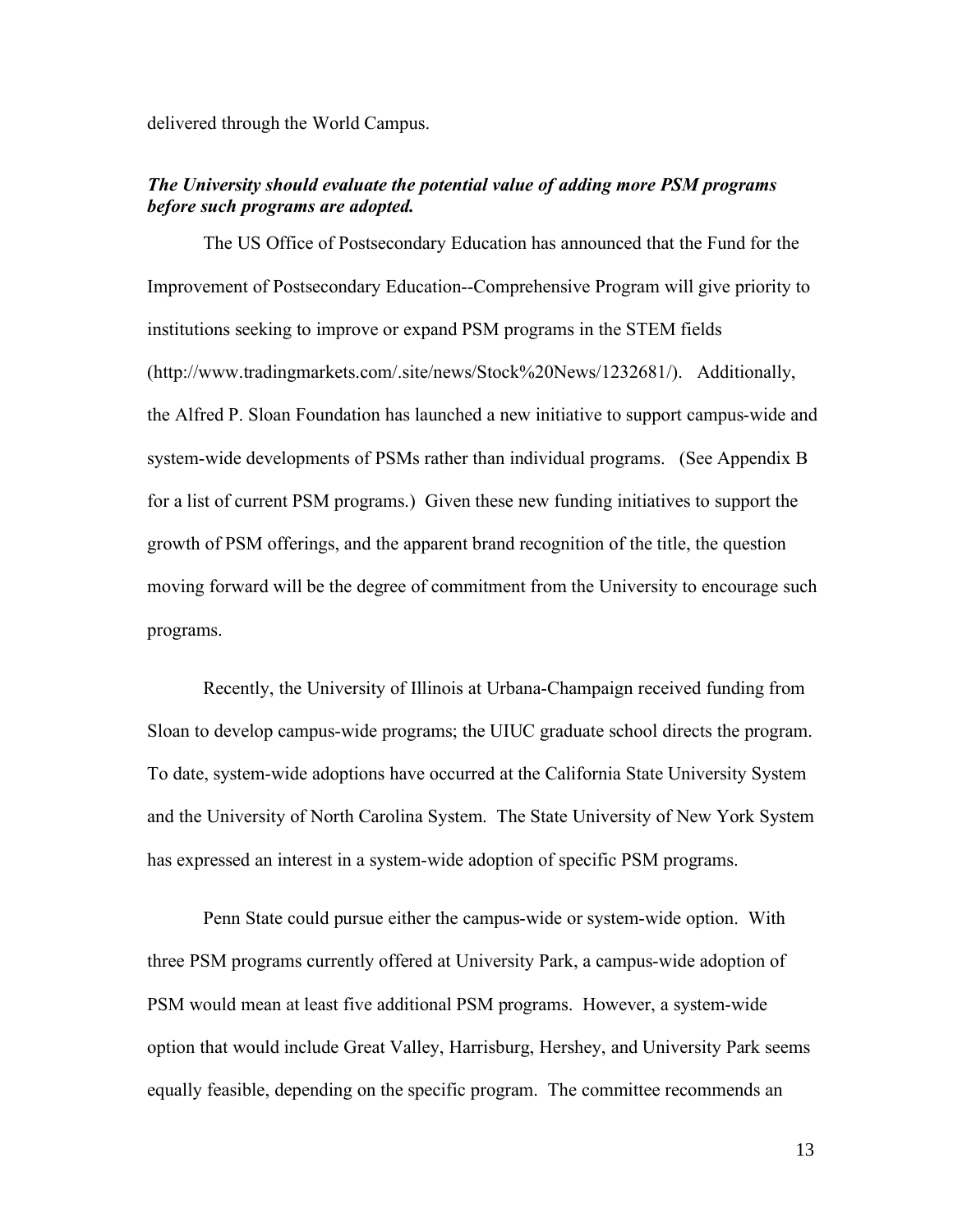evaluation be conducted of each option, campus-wide and system-wide, to determine which, if either, would be most valuable to the University over the next 5-7 years.

## *Delivery modes of new programs should be flexible, with the need for blended, online, or face-to-face delivery to be determined by the program.*

Because the market populations interested in professional master's degrees are more likely to be older than traditional master's students and have community ties in a particular location, the delivery mechanisms for these degree programs must be flexible. Domestic populations in particular are less likely to relocate for a two-year residential master's program, while international populations might be very willing to relocate for a portion of a program. That said, many more potential international students could be as location bound as potential domestic students.

New Penn State opportunities, including those requiring laboratory or hands-on experience, might be most attractive if offered as 1.5 year executive-style programs consisting of online courses coupled with some resident-based instruction. Similarly, certain types of programs involving cohorts from employers with international and domestic employees also could involve immersions of students into different countries as part of employers' normal rotation requirements.

The Committee raised a question about how enrollments are counted when academic units partner with the World Campus. Enrollment counts become a particular concern when a college's/campus' online delivered credit hours are included in the resident portion of the University's workload model. While programs and courses offered via the World Campus are supported through tuition collected by the World Campus and academic units benefit in the form of revenue sharing, the Committee heard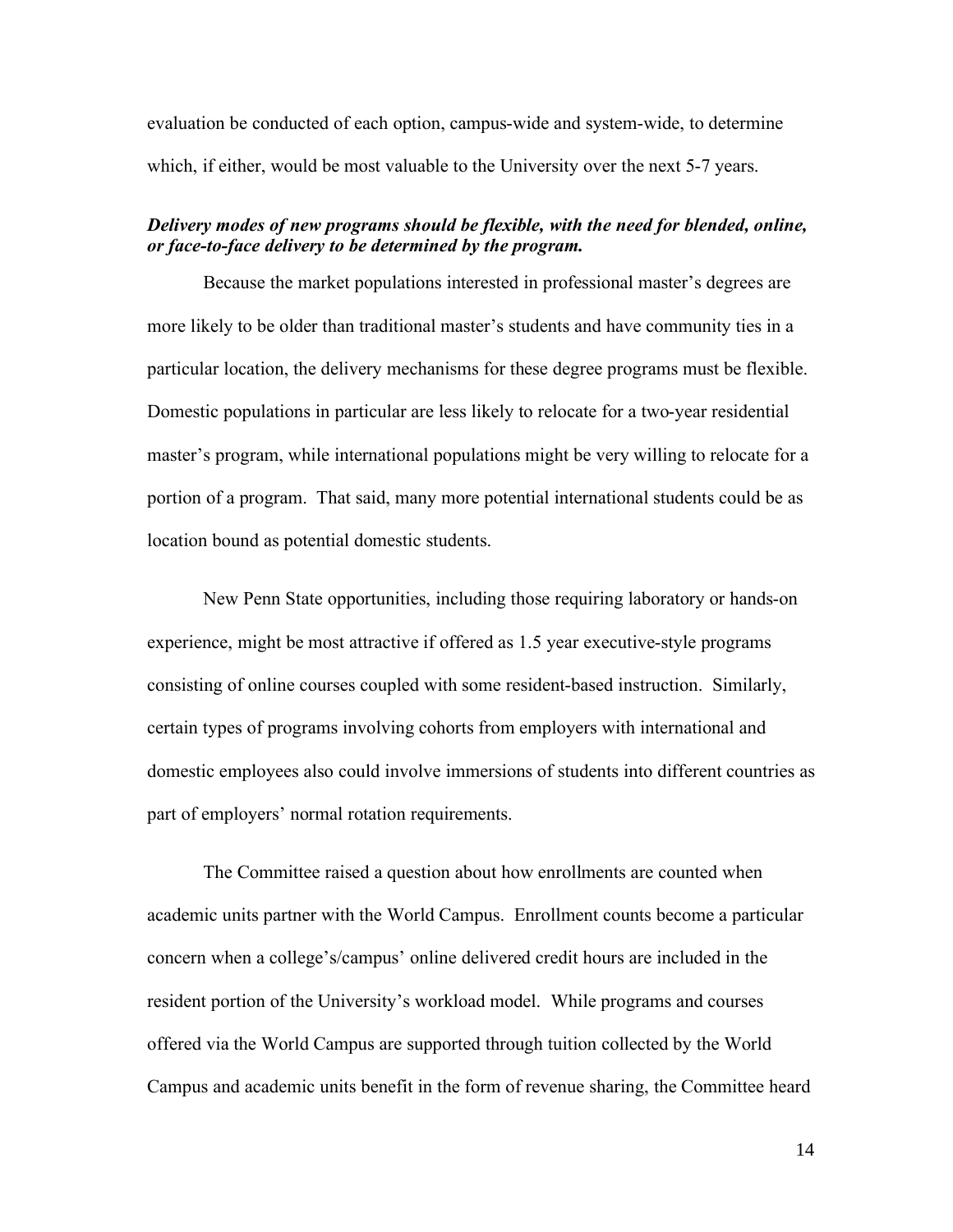expressions of concern that enrollment reports involving the World Campus might disadvantage campuses/colleges in terms of their budgets. At the same time, the Committee notes some colleges, such as the College of the Liberal Arts, appear to have established very effective working relations with the World Campus. Probably the biggest concern involves registration situations where students are enrolled for courses through the World Campus and simultaneously through a residential campus. The Committee, therefore, recommends that any concern regarding World Campus's fees for delivering online courses and programs be addressed at the level of the University Budget Office.

## *Programs should develop Integrated Undergraduate Graduate (IUG)-type opportunities for their own undergraduate students, as well as for undergraduates from other Penn State campuses and regional institutions.*

More professional master's degree programs should be created as IUGs, or IUGtype models, with related undergraduate programs. Penn State undergraduates represent a vast pool of potential applicants to professional master's programs, and that pool should be tapped.

Interestingly, the committee discovered that Penn State Abington and Penn State Brandywine have developed graduate partnerships with Thomas Jefferson University. The Penn State Abington partnership enables undergraduates to take courses in preparation for master's and doctoral degree opportunities in occupational therapy, biotechnology, clinical health psychology and physical therapy. Students at Penn State Brandywine have master's degree opportunities at Thomas Jefferson University in nursing, occupational therapy, radiologic sciences, bioscience technologies, physical therapy, pharmacy, and couple and family therapy. Penn State Lehigh Valley, the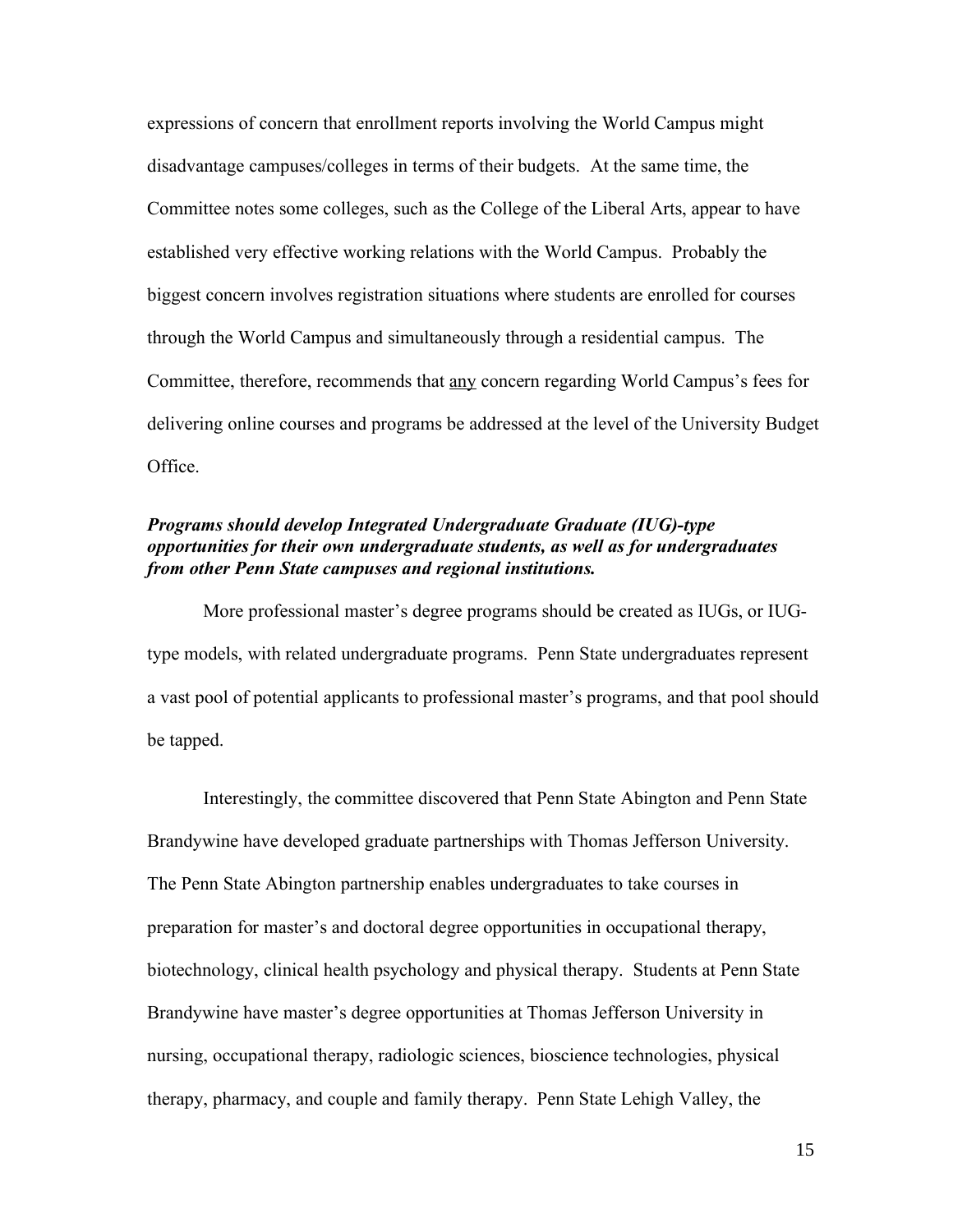committee learned, has a longstanding partnership with the University of Turabo in Puerto Rico to offer an M.Ed. in English as a Second Language (ESL) on the Lehigh Valley campus.

At minimum, these partnerships represent lost opportunities for Penn State to attract good students living in the regions surrounding Penn State Harrisburg and Penn State Great Valley. These two campuses should be encouraged to investigate and develop similar arrangements with regional Penn State campuses and other regional institutions. The partnerships with Thomas Jefferson University and the University of Turabo suggest Penn State has been slow to recognize the growing demand for professional master's programs from its own undergraduate students at the various campuses.

## *The University should encourage programs to establish collaborative professional master's programs with foreign institutions.*

Departments and colleges (campuses) should consider program partnerships with foreign institutions that involve exchanges of cohorts of students and faculty in order to include an international immersion for domestic and international students. While the University is reluctant to establish a physical presence in foreign countries, the opportunity to deliver professional master's programs internationally continues to expand. Numerous examples exist nationally. These arrangements could be fashioned after a  $3 + 2$  IUG model, where students would complete three years of a bachelor's degree in their home country with the idea of entering a PSU graduate integrated program in the United States for the final two years.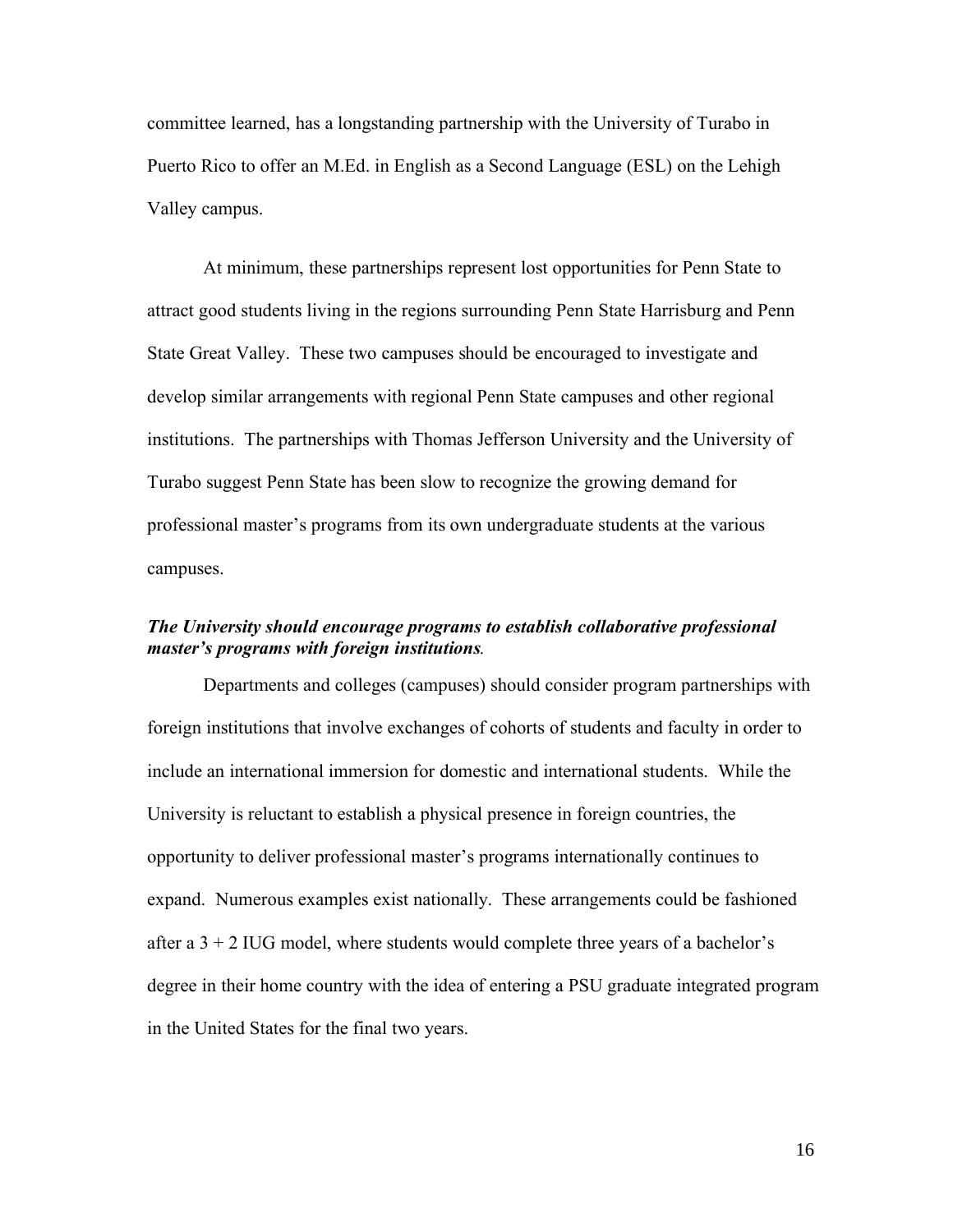Examples of potential opportunities currently exist at Penn State. At the University Park campus, for example, the Smeal College of Business engages in a variety of international executive programming that has eventuated in collaborative agreements to offer professional master's programs in various formats. Another example involves eight Commonwealth Campuses and two universities in India. The campuses signed agreements with the two universities to provide a  $2 + 2$  experience. Students at the Indian universities complete two years of their bachelor's degrees in India, followed by two years on one of the eight Penn State campuses where they will earn their bachelor's degrees in IST. Fall 2008 marks the arrival of the first cohort of ten students at the York campus, to be followed in subsequent years by cohorts of 20. These Indian students represent an opportunity as potential recruits into the IST graduate programs at University Park and the information science program at Great Valley.

To be sure, as the University moves forward with its efforts to internationalize programs and curricula, similar opportunities will emerge. The committee firmly believes the international arena represents a sizeable market for self-funded professional master's students that should be strategically developed.

#### **Conclusions**

As globalization marches forward, more employers and governments around the world will be seeking highly skilled professional employees. For the foreseeable future, highskill professional jobs will require post-baccalaureate professional education in the form of certificates and master's degrees. As the global demand for highly skilled professional employees heightens, the lack of capacity to meet that demand in certain parts of the world, including China, India, and Latin America, point to a ripe opportunity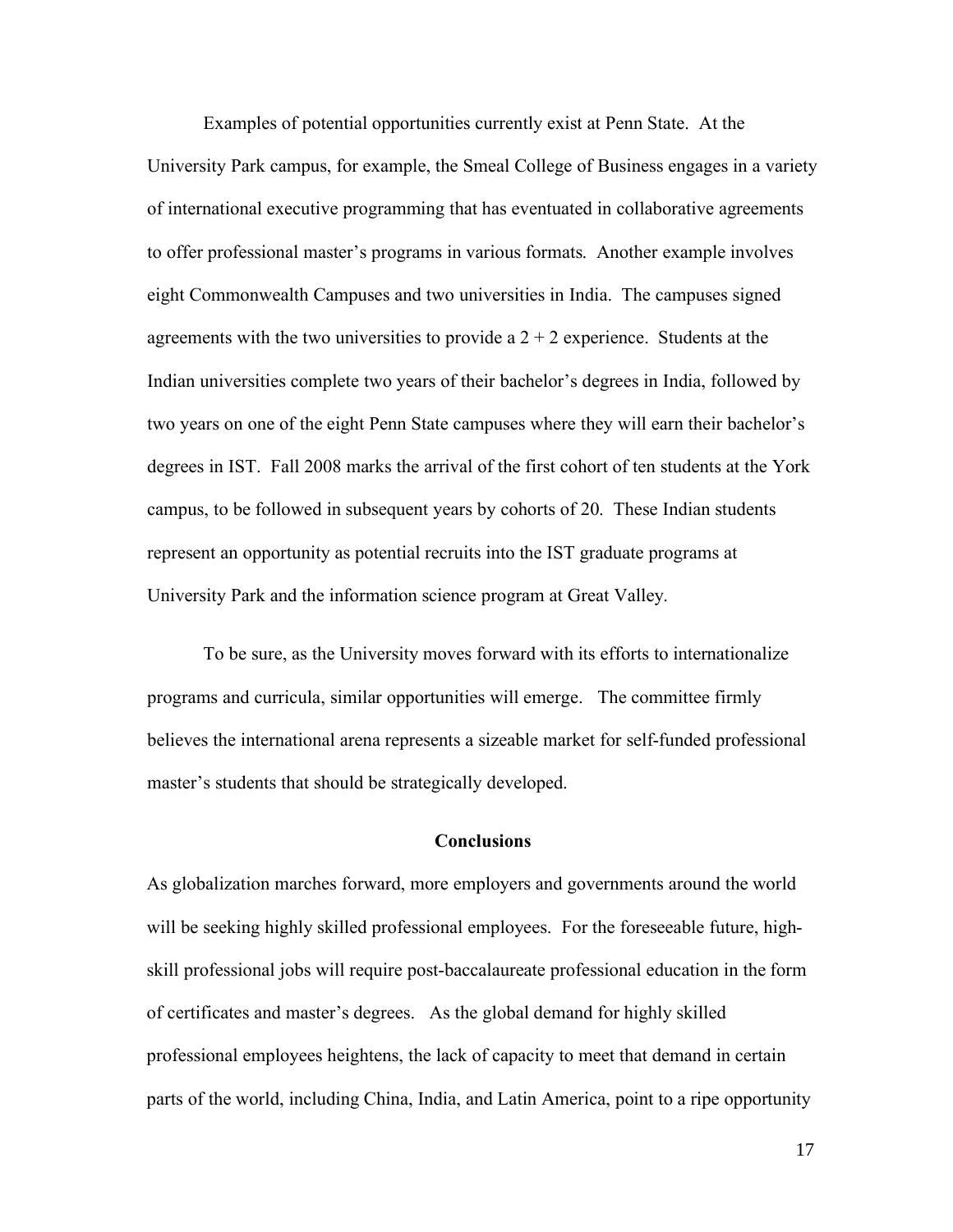for the Penn State. The University, therefore, should expand the number of professional master's degree programs offered at its graduate campuses, especially Penn State Great Valley and Penn State Harrisburg.

The Graduate School has made significant changes to facilitate expanding the professional master's portfolio, adding Form C faculty and 800-level course numbers. Additionally, it introduced the new degree title Master's in Professional Studies to standardize new program offerings. Now, the Graduate School should extend its leadership role to systematically look for new opportunities. In this regard various offices from Outreach Programs would be worthy partners.

Departments and programs also should think broadly about developing professional master's programs. Increasingly, professional master's programs are customized to fit specific niche needs, for example a particular global employer, while at the same time certain professional master's programs could easily be fashioned from existing traditional master's programs but delivered in an executive-style format. Departments and programs should be encouraged to utilize the IUG format as well, in order to capture the demand from Penn State undergraduate students.

Equally important, Penn State graduate centers should be encouraged to reach out to Penn State Commonwealth Campuses and other institutions of higher education, including foreign universities, to establish sustainable partnerships and pipelines for professional master's students. Penn State Great Valley especially should not watch quality opportunities migrate to other regional institutions, especially when its enrollments are sagging.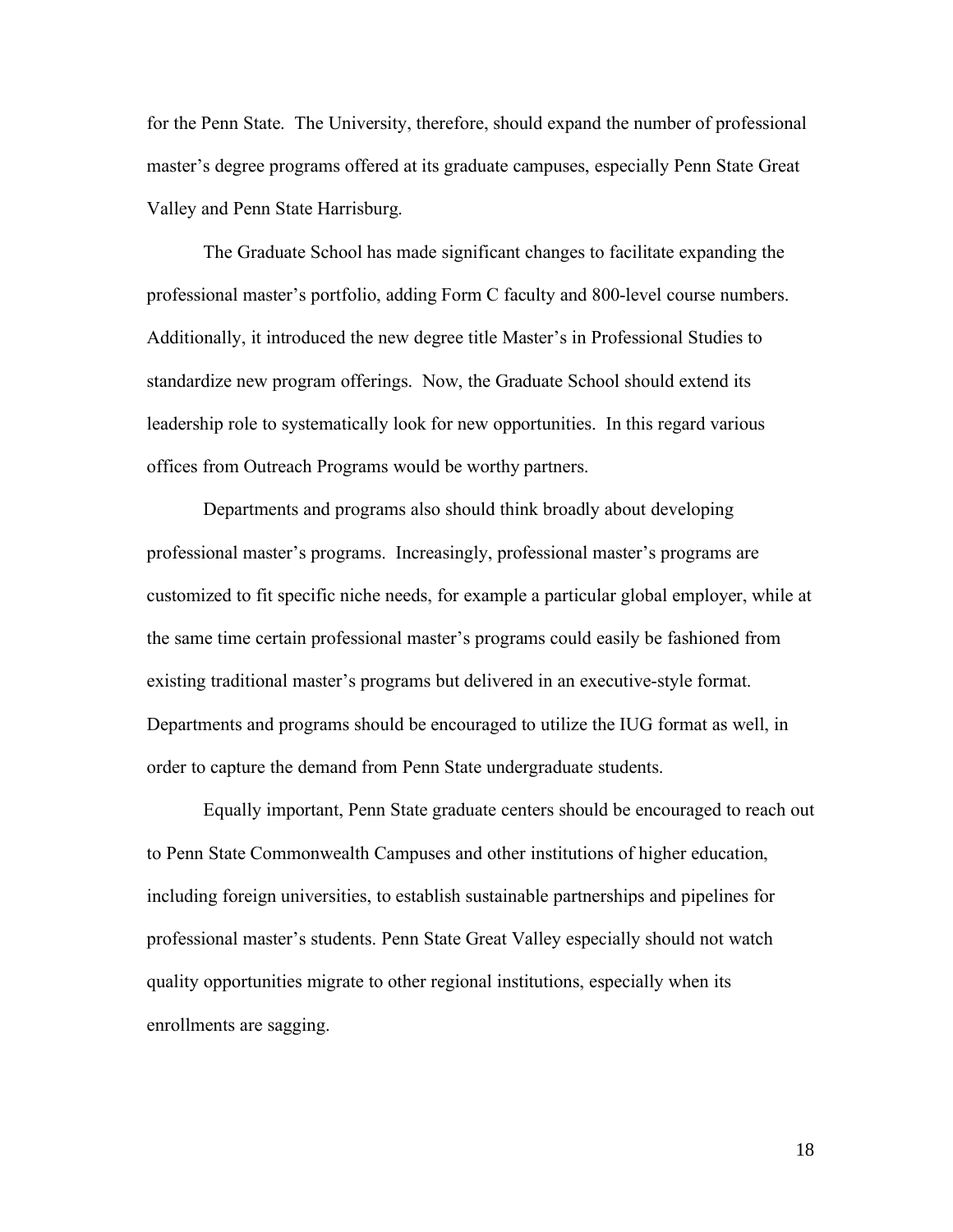Because of the importance of heading off competition, new and revised professional master's programs must be flexible in the delivery and program structures and nimble when bring the programs to the public. Clearly, the World Campus will play a larger role going forward in delivering professional master's program. Additionally, programs, when appropriate, should include opportunities for international immersion, whether for international students coming to the Unites States or domestic students experiencing a foreign environment.

Funding new initiatives remains a key stumbling block for expanding the number of professional master's programs. The committee recommends the University devise a resident tuition revenue sharing plan to increase enthusiasm and thereby nudge colleges and departments toward future investment. Whether a 50/25/25, where a college and department receive 25% each, or some other tuition-sharing model, an equitable incentive scheme for motivating departments to develop professional master's degree programs should be given high priority in the University budgeting process.

Finally, professional master's degree programs represent a means by which the University can connect directly to a service population. As faculty formulate plans for professional master's degree programs, they should take into account the interests of the stakeholders that will hire the graduates of the programs. Involving stakeholders on program boards creates conduits for knowledge transfer regionally as well as globally, thus contributing to Penn State's reputation as an academic leader in today's world.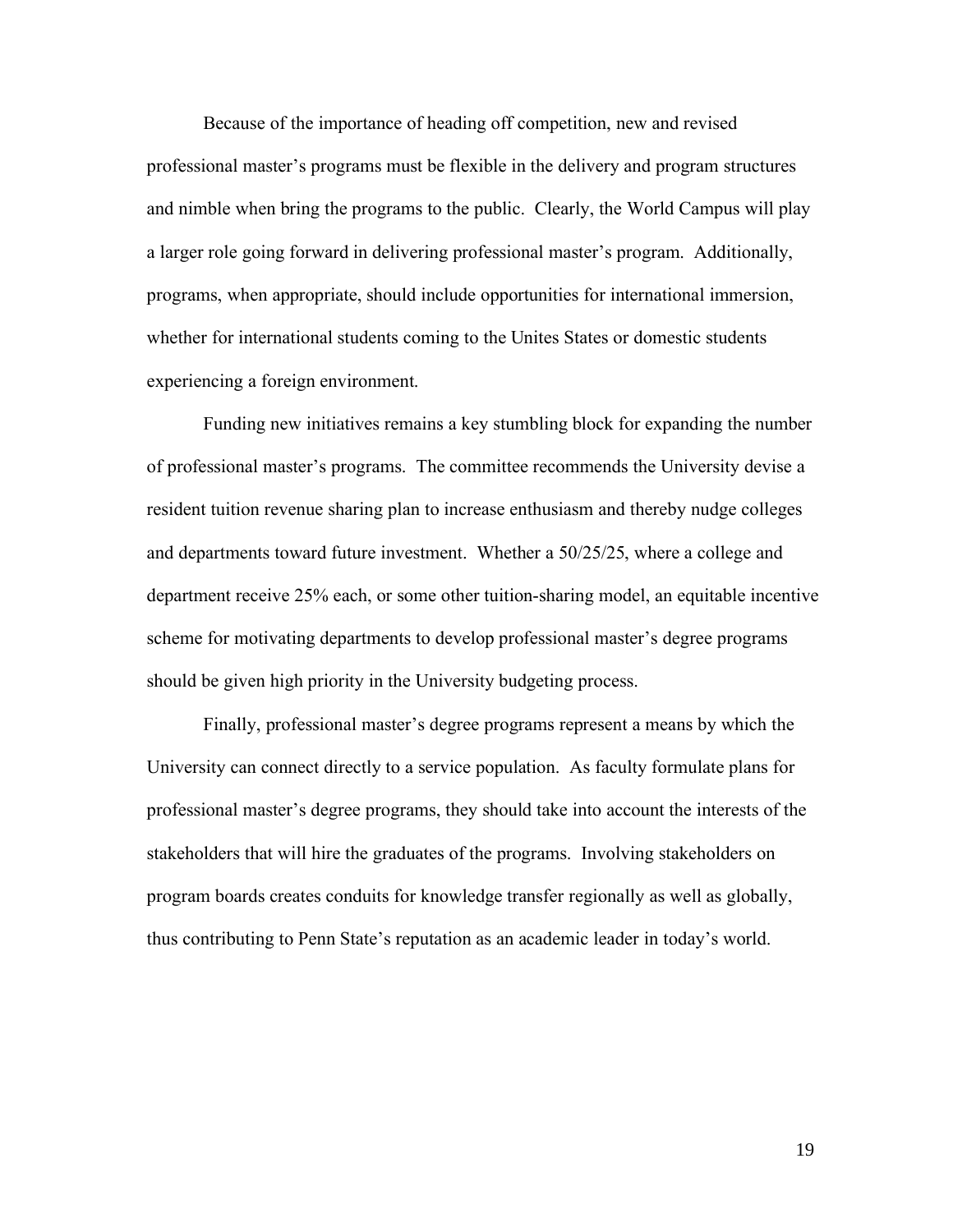#### References

Arbo, Peter and Paul Benneworth

2007 Understanding the Regional Contribution of Higher Education Institutions: A Literature Review. Organisation for Economic Co-operation and Development: Paris.

Council on Competitiveness

2005 "Innovate America: National Innovation Initiative Summit and Report: Thriving in a World of Challenge and Change. Council on Competitiveness: Washington, D.C.

Council of Graduate Schools

2006 Professional Master's Education: A CGS Guide to Establishing Programs. CGS: Washington, D.C.

Council of Graduate Schools

2007 "Graduate Education: The Backbone of American Competitiveness and Innovation." CGS: Washington, D.C.

## Rhodin, Amy

2008 "GW One of the First to Offer Professional Science Degree." *Science Magazine,* February 7.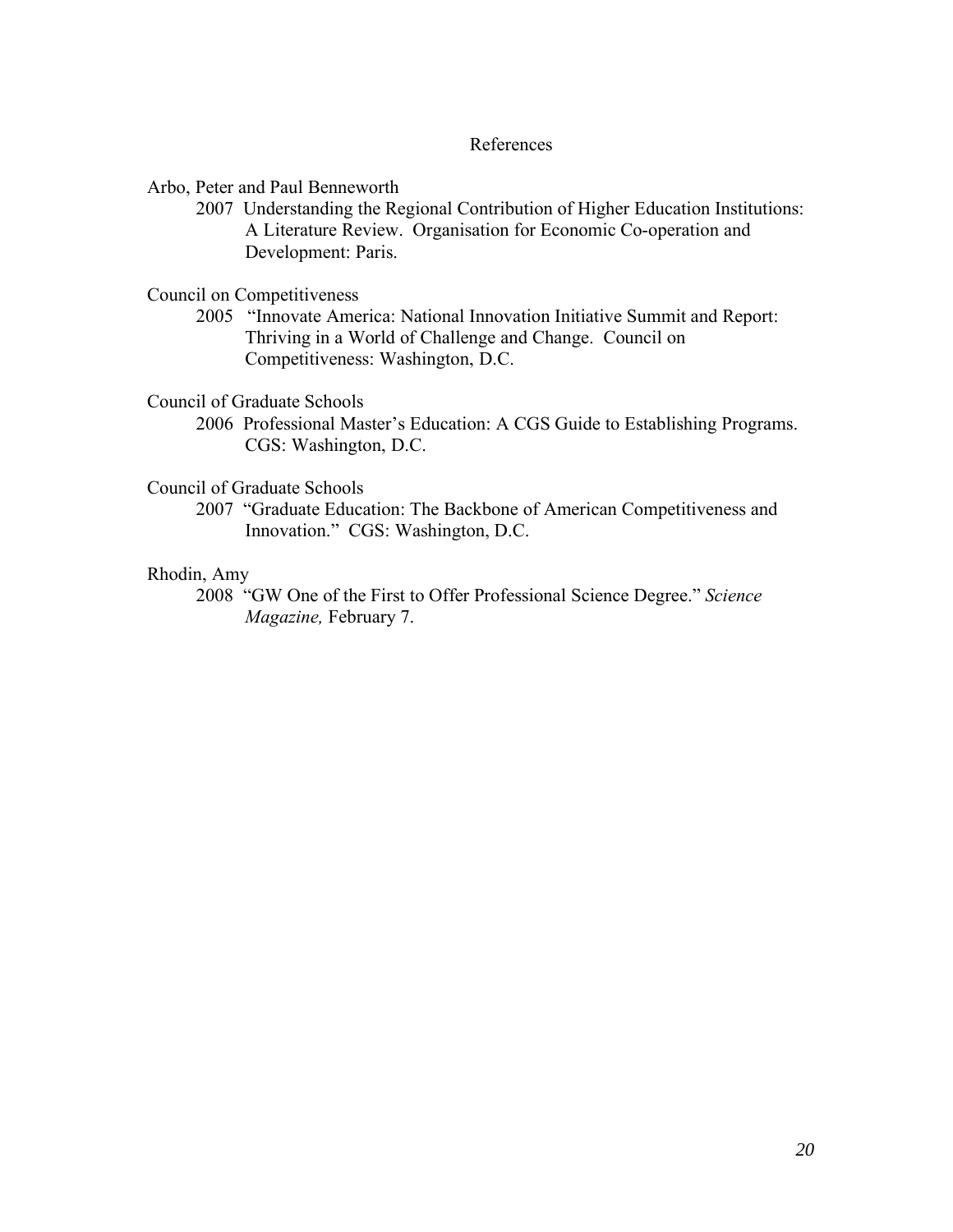## **Appendix A**

## **Current Professional Master's Degree Offerings by Program and Campus Location\***

**Acoustics** Adult Education Adult Education (University Park offered via World Campus) Aerospace Engineering Agricultural & Extension Education Agricultural, Environmental & Regional Economics Agronomy Animal Science Applied Statistics Architectural Engineering Architecture Art Art Education Biotechnology Business Administration (iMBA – joint offering via World Campus) Business Administration (MBA - Executive) Business Administration (MBA - Great Valley) Business Administration (MBA - Harrisburg) Business Administration (MBA) Civil Engineering College Student Affairs Community & Economic Development (University Park via World Campus) Computer Science & Engineering Counselor Education Crime, Law & Justice Curriculum & Instruction Curriculum & Instruction (Great Valley) Curriculum & Instruction (University Park via World Campus) Earth Sciences (University Park via World Campus- eff. 2008) Educational Leadership Electrical Engineering (Harrisburg) Engineering Management (Harrisburg) Engineering Mechanics Engineering Science (Harrisburg) English Entomology Environmental Engineering Environmental Engineering (Harrisburg) Environmental Pollution Control Environmental Pollution Control (Harrisburg)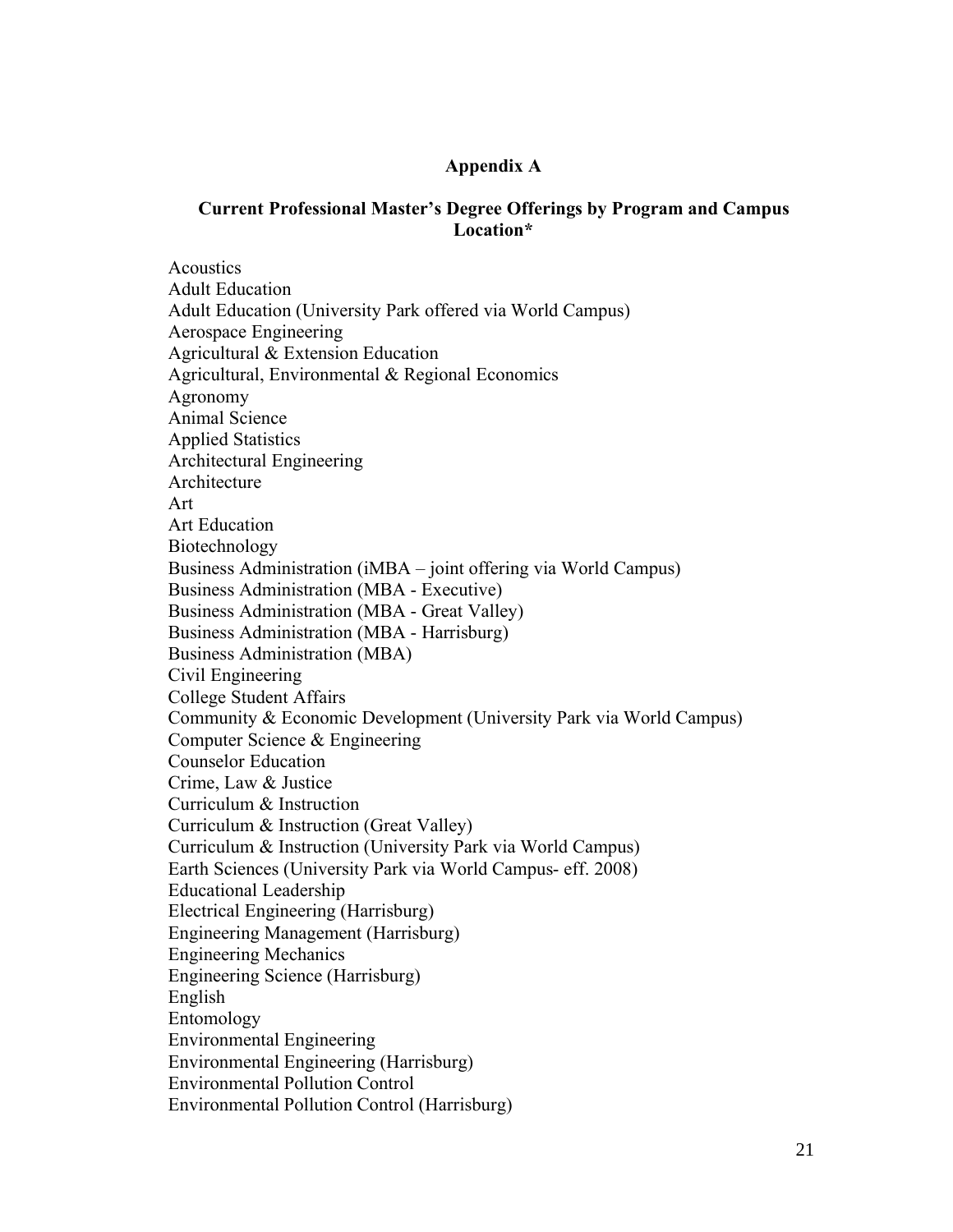Finance (Great Valley) Forensic Science Forest Resources Geographic Information Systems (University Park via World Campus) Health Administration (Harrisburg) Health Education (Harrisburg) Health Policy & Administration Higher Education Horticulture Human Nutrition Human Resources and Employment Relations Human Resources and Employment Relations (University Park via World Campus) Industrial Engineering Instructional Systems Instructional Systems (Great Valley) Instructional Systems (University Park via World Campus) International Affairs Landscape Architecture Leadership Development (Great Valley) Leisure Studies **Mathematics** Mechanical Engineering Music - Composition and Theory Music - Conducting Music - Music Education Music - Performance Music - Piano Pedagogy and Performance Music - Voice Performance and Pedagogy Nuclear Engineering Oil and Gas Engineering Management (University Park via World Campus) **Physics** Plant Pathology Project Management (Behrend via World Campus) Public Administration (Harrisburg) Public Health Preparedness (University Park via World Campus) Quality & Manufacturing Management Rural Sociology School Psychology Software Engineering (Great Valley) Soil Science Special Education Special Education (Great Valley) Supply Chain Management (University Park via World Campus) Systems Engineering (Great Valley-effective 2008 via World Campus) Teaching and Curriculum (Harrisburg) Theatre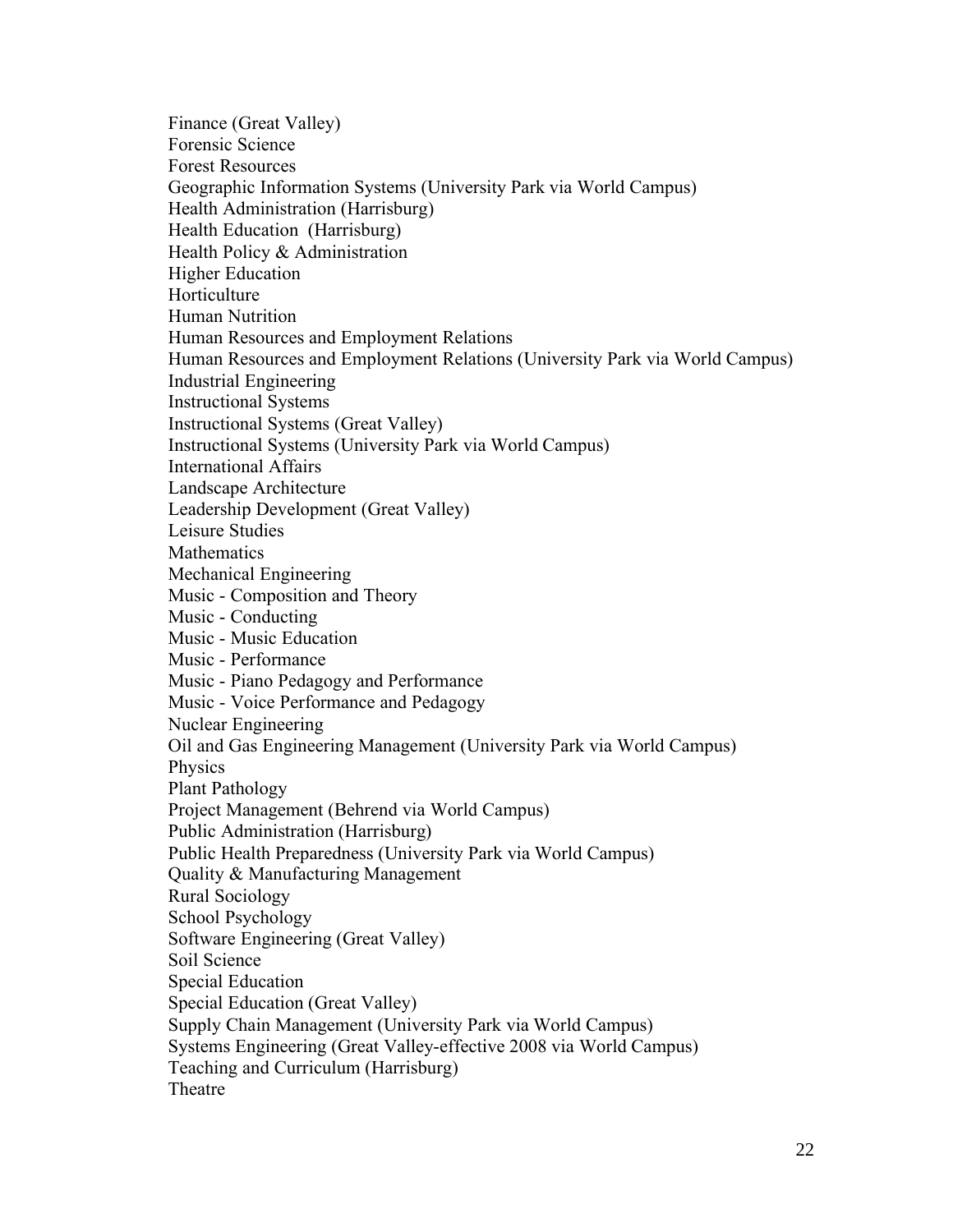Training and Development (Harrisburg) Wildlife & Fisheries Science Workforce Education & Development Youth & Family Education

\* Programs without a campus location in parenthesis originate at University Park.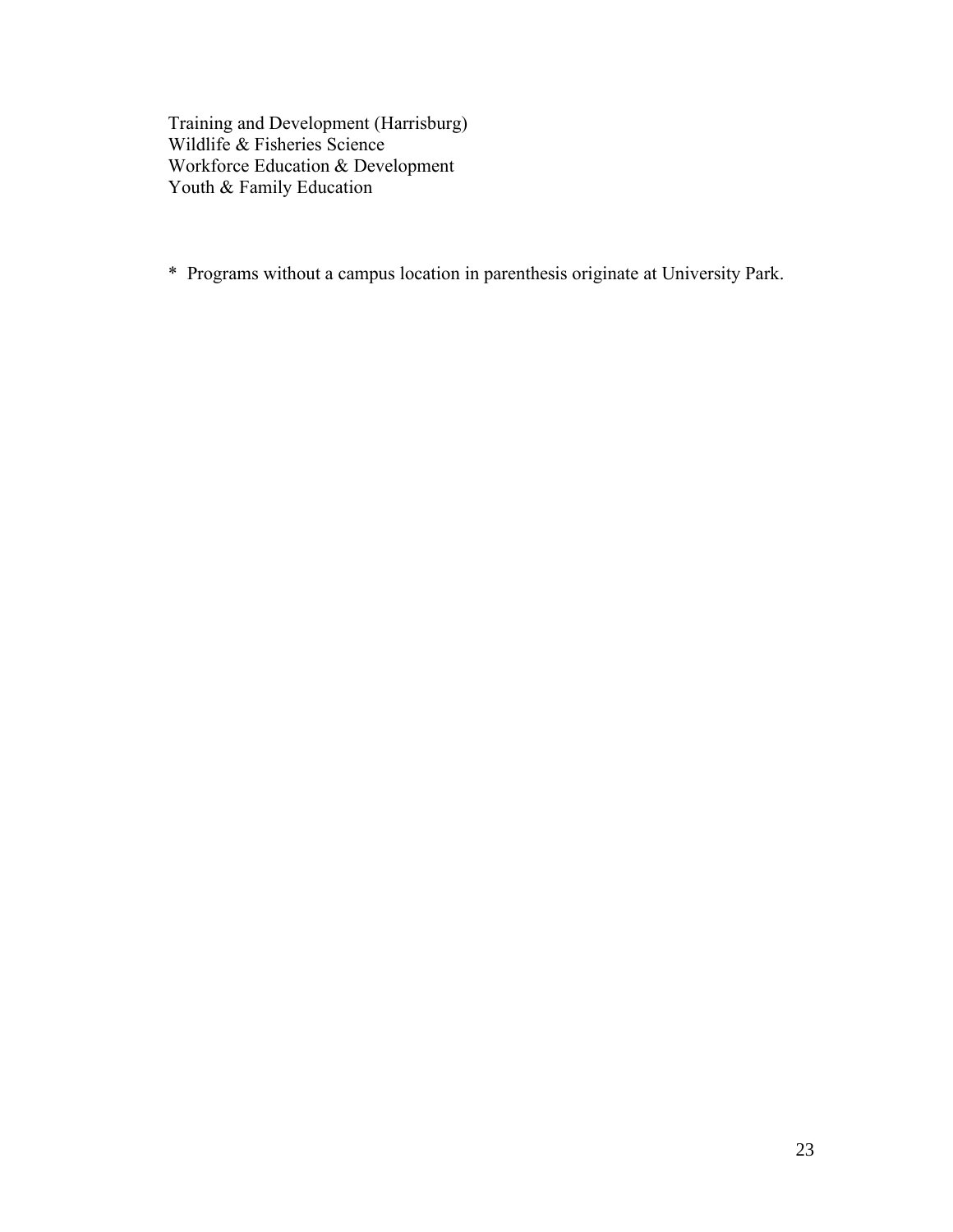# **Appendix B**

# **Titles of Existing PSM Degree Programs by Major Field**

## *Biotechnology/Biology Programs*

- o MS in Applied Sciences: Biotechnology
- o MS in Biotechnology and Bioinformatics
- o MS Biotechnology/MBA Dual Degree
- o Professional Master's Degree in Biotechnology
- o Entrepreneurial Biotechnology
- o Professional Master's Degree in Molecular Biotechnology
- o MS in Cell and Molecular Biology
- o Master of Biology
- o Master of Bioscience (MBS):
	- Bioprocessing
	- Business of Bioscience
	- BioIndustry Ethics
- o Masters of Science in Professional Science (MS-PS): Biotechnology
- o Master's of Microbial Biotechnology (MMB)
- o PSM in:
	- Biotechnology
	- Marine Biology
- o PSM in Applied Biotechnology
- o Master of Biotechnology
- o MS in Biological and Pharmaceutical Biotechnology
- o Professional Masters Degree in Applied Biosciences
- o Professional Master's Degree in:
	- Applied Genomics
	- Microbial Systems Analysis
- o Master of Professional Studies: Biotechnology
- o Master of Science in Biotechnology Studies
	- Specialization in Bioinformatics
		- Specialization in Biotechnology Management<br>• Specialization in Biosecurity and Biodefense
		- Specialization in Biosecurity and Biodefense
- o MS in Science and Entrepreneurship (SAE)

## *Chemistry Programs*

- o Master of Analytical Chemistry
- o Master of Materials and Chemical Synthesis
- o Chemistry for Entrepreneurship
- o Computational Chemistry
- o Applied Chemistry and Biochemistry PSM

# *Computational Molecular Biology/Bioinformatics Programs*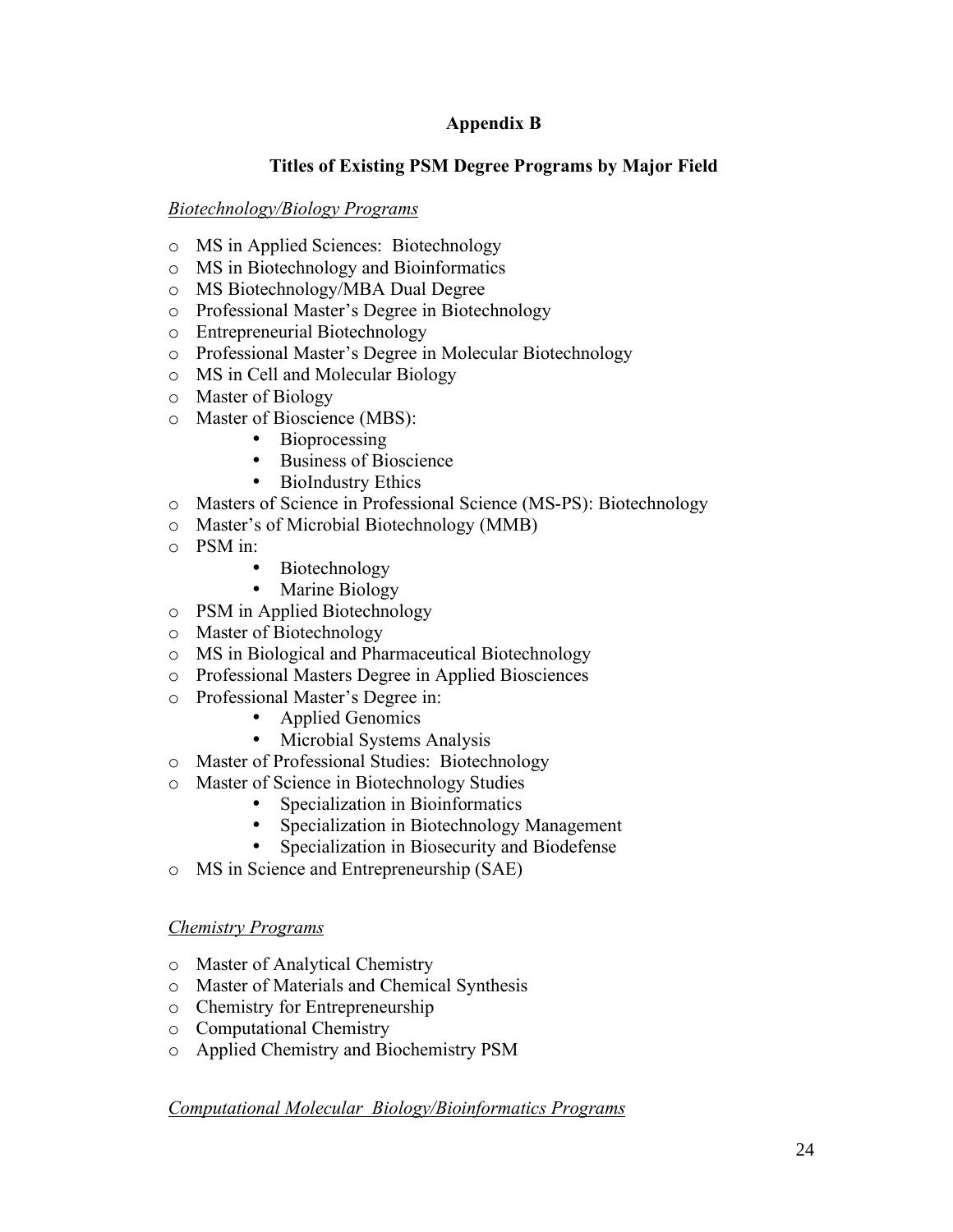- o MS in Bioinformatics
- o Medical and Bioinformatics MS
- o Professional Master of Science in Bioinformatics
- o Professional MS in Biomedical Informatics
- o Masters Program in Chemical Informatics
- o Professional Science Masters in Bioinformatics
- o Master's Program in Bioinformatics and Computational Biology
- o Master of Bioinformatics

#### *Computer Sciences Programs*

- o MS in Applied Science: Applied Computing
- o Master of Science in Information Systems
- o Master of Science in Human-Computer Interaction
- o Master of Integrated Science and Technology
- o MS in Computer Science and Information Systems
- o Master of Science and Technology

#### *Environmental Sciences Programs*

- o MS in Applied Science: Environmental Assessment
- o PSM: Environmental Sciences Option
- o Ecological Economics
- o Food Safety and Toxicology
- o PSM in Environmental Sciences
- o Professional Master of Science in Environmental Analysis and Decision-Making
- o Environmental Science Management
- o MS in Environmental Management
- o Ecosystem Management
- o PSM: Geographical Information Systems and Remote Sensing
- o Master of Science and Technology (MST): Environmental Science
- o Professional Master's Degree in Environmental Monitoring

#### *Forensic Sciences Programs*

- o Master of Science in Forensic Science
- o Master's in Forensic Science
- o Forensic Chemistry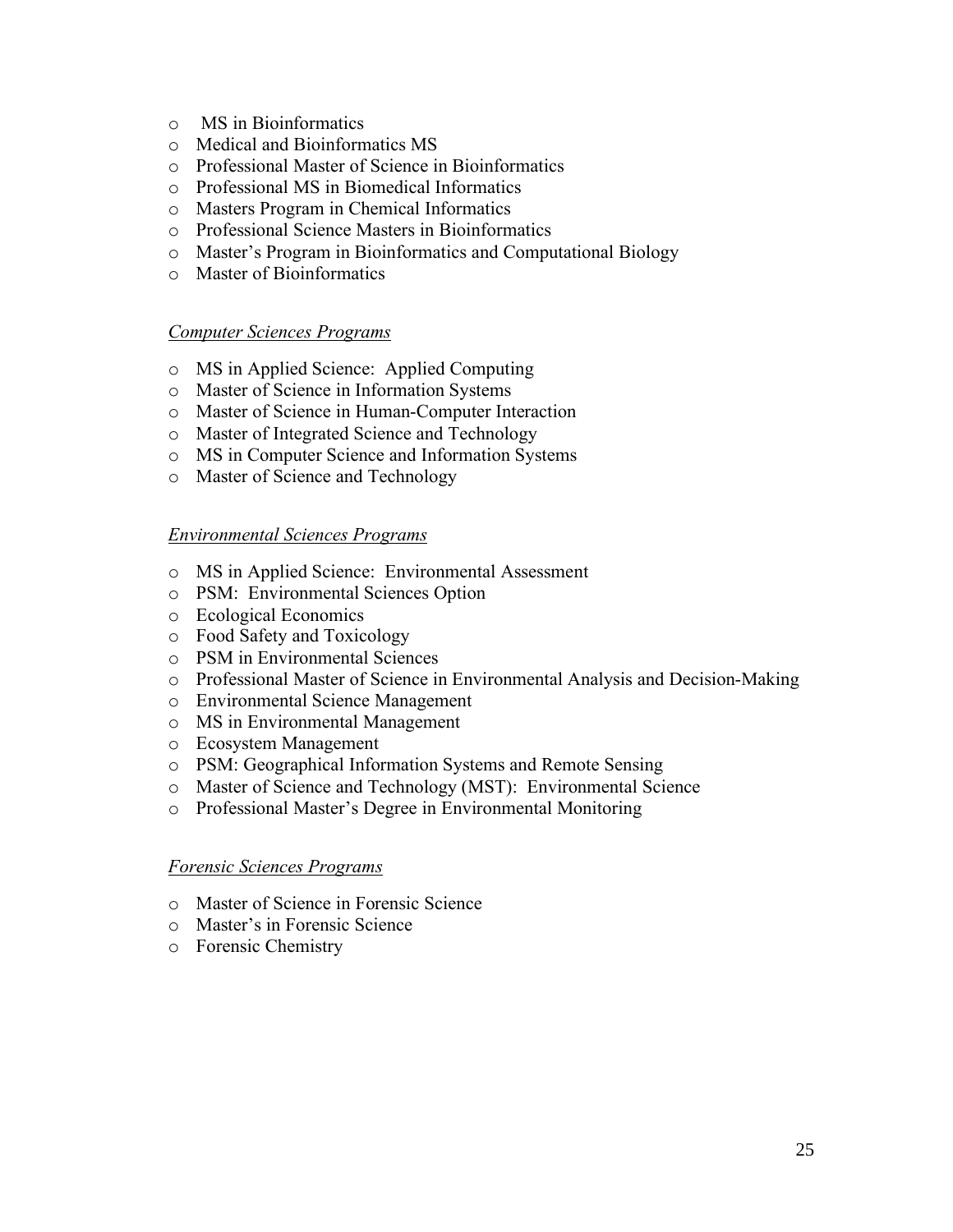## *Mathematics and Statistics Programs*

- o MS in Mathematics: Entrepreneurship Track
- o MS in Quantitative and Computational Finance
- o Biostatistics
- o MS in Industrial Mathematics
- o Master of Financial Mathematics
- o Master of Applied Statistics
- o Professional Master's Degree in Mathematical Sciences
- o Professional Master's Degree in Applied Financial Mathematics

## *Medical-Related Sciences Programs*

- o MS in Genetic Counseling
- o MS in Prosthetics and Orthotics
- o Master of Bioscience in:
	- Medical Devices and Diagnostics
	- Pharmaceutical Discovery and Development
	- Clinical and Regulatory Affairs
- o Biomedical Laboratory Operations
- o PSM in Integrative Pharmacology
- o PSM:Drug Analysis
- o Applied Genomics

## *National Defense Programs*

- o PSM in Combating Weapons of Mass Destruction
- o MS in Biotechnology Studies: Biosecurity and Biodefense Specialization

## *Physics and Geological Sciences Programs*

- o PSM in engineering Physics
- o Master of Health Physics
- o MS in Physics: Entrepreneurship Track
- o Master of Professional Studies: Physics
- o PSM in Applied Physics
- o Professional Master of Science in:
	- Nanoscale Physics
	- Subsurface Geoscience
- o Applied and Industrial Physics
- o Professional Master's Degree in Physics Technical Management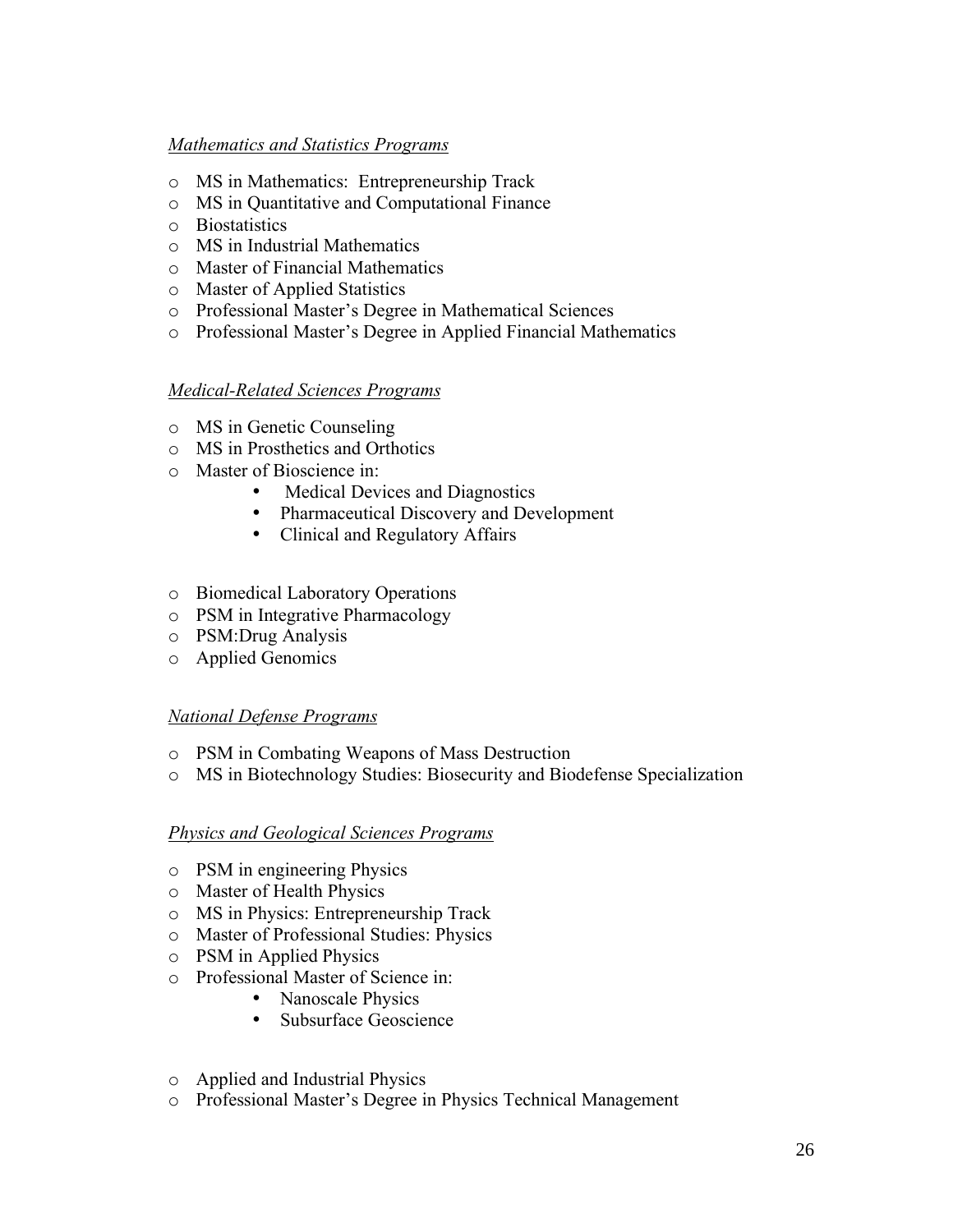o Science Instrumentation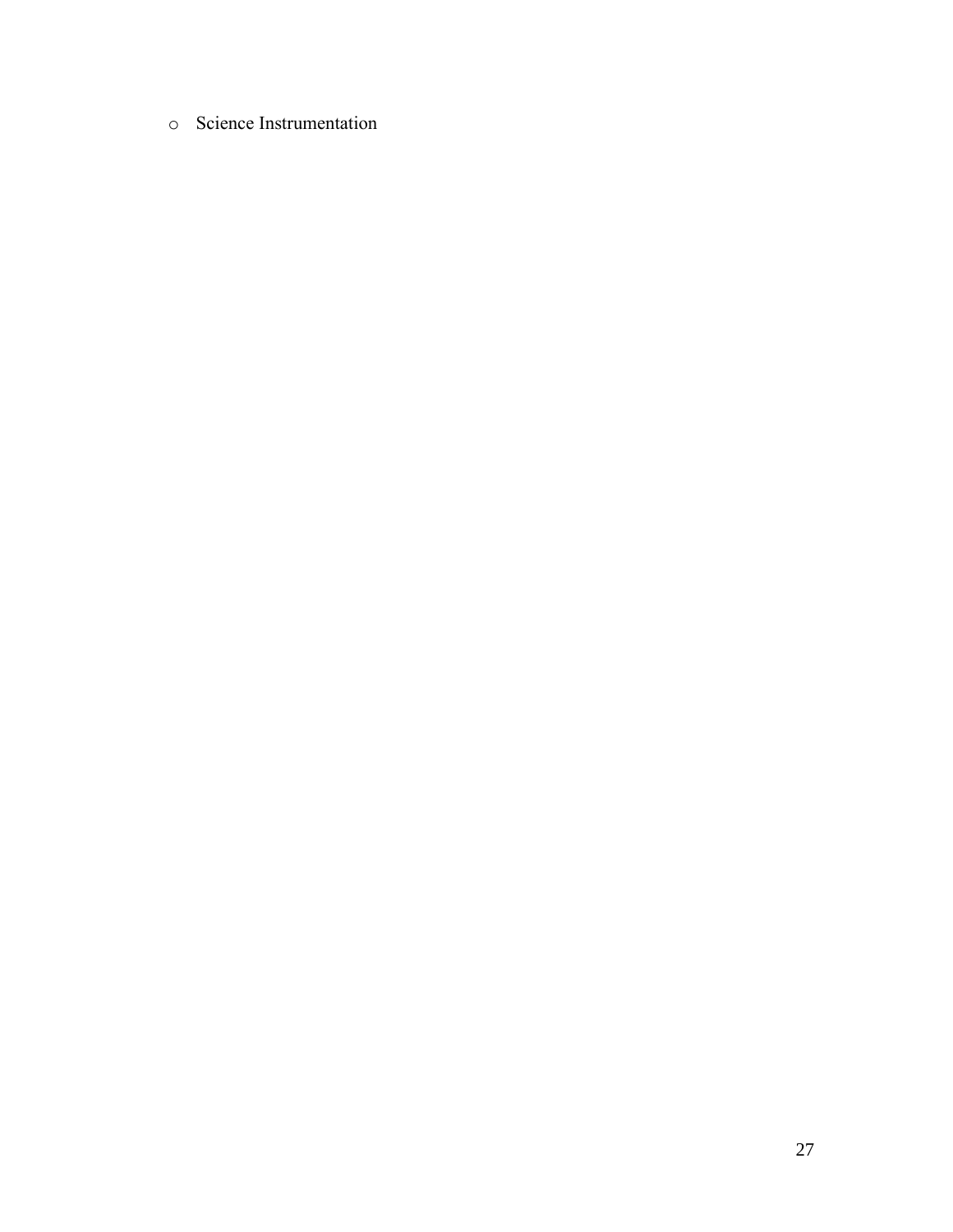# **Appendix C**

# **Top Engineering Enrollment in Maters Programs in 2006**

(Source: American Society for Engineering Education - ASEE)

| Institution                               | Total MS | Foreign total = $FT + PT$ |               | $\%$ foreign (FT+PT) |
|-------------------------------------------|----------|---------------------------|---------------|----------------------|
|                                           |          |                           |               |                      |
| <b>University of Southern California</b>  | 589      | 345                       | $= 235 + 110$ | 58.6%                |
| <b>Stanford</b>                           | 456      | 266                       | $= 199 + 27$  | 49.6%                |
| <b>Arizona State University</b>           | 354      | 215                       | $= 192 + 23$  | 61%                  |
| <b>Illinois Institute of Technology</b>   | 305      | 263                       | $= 245 + 18$  | 86%                  |
| <b>Polytechnic University</b>             | 271      | 135                       | $= 121 + 14$  | 49.8%                |
| <b>New Jersey Institute of Technology</b> | 262      | 199                       | $= 177 + 22$  | 75.9%                |
|                                           |          |                           |               |                      |
| <b>Penn State</b>                         | 84       | 51                        | $= 41 + 10$   | 60.7%                |

# Electrical Engineering

Computer Science

| Institution                              | Total MS | Foreign total = $FT + PT$ | $\%$ foreign (FT+PT) |
|------------------------------------------|----------|---------------------------|----------------------|
|                                          |          |                           |                      |
| <b>University of Southern California</b> | 620      | $=$ 331 + 132<br>463      | 74.4 %               |
| The Johns Hopkins University *           | 549      | 52<br>$=$ 37 + 15         | $9.5\%$              |
| The University of Texas at Dallas        | 339      | $= 188 + 57$<br>245       | 72%                  |
| <b>Columbia University</b>               | 216      | $= 70 + 44$<br>114        | 53%                  |